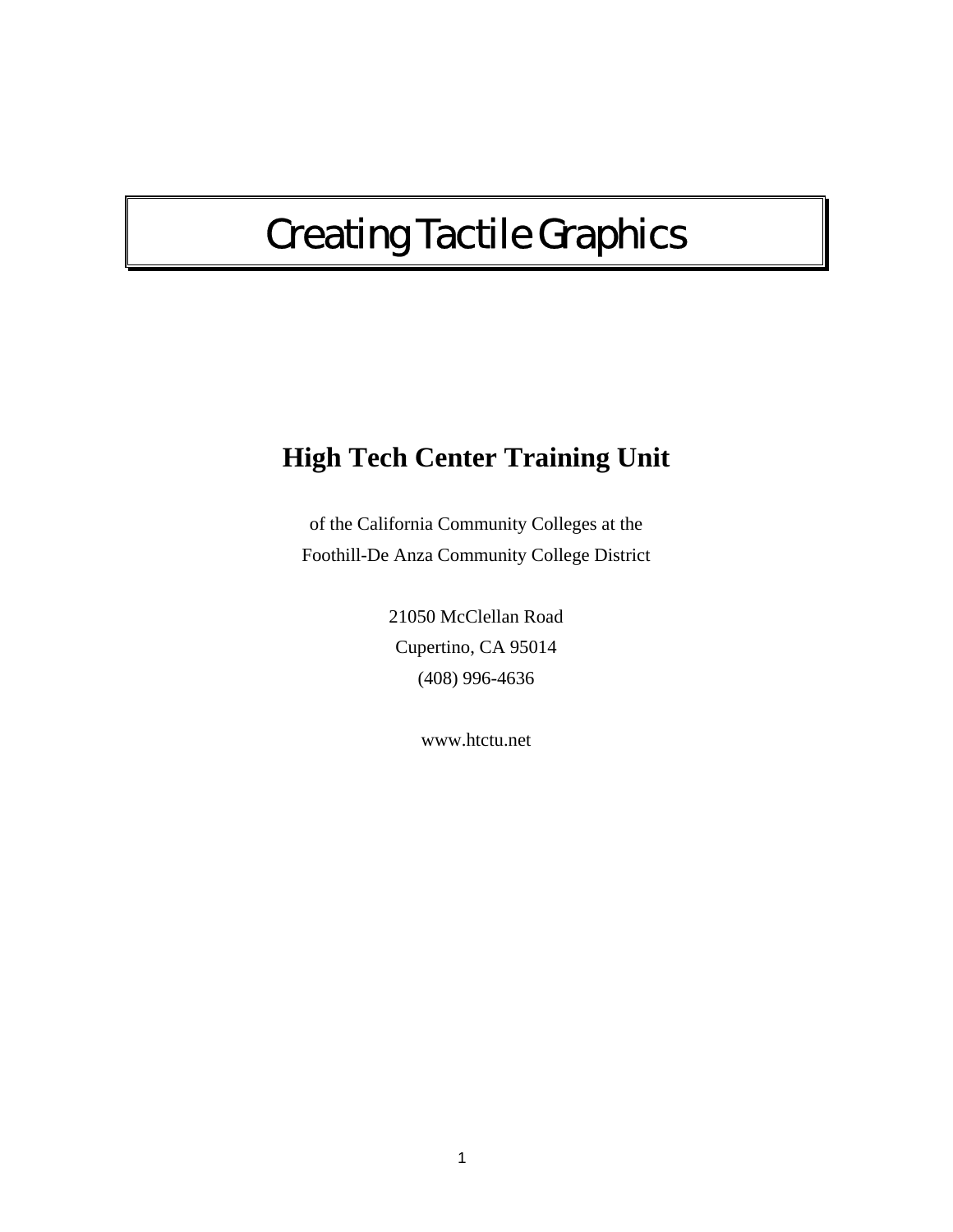# **Table of Contents**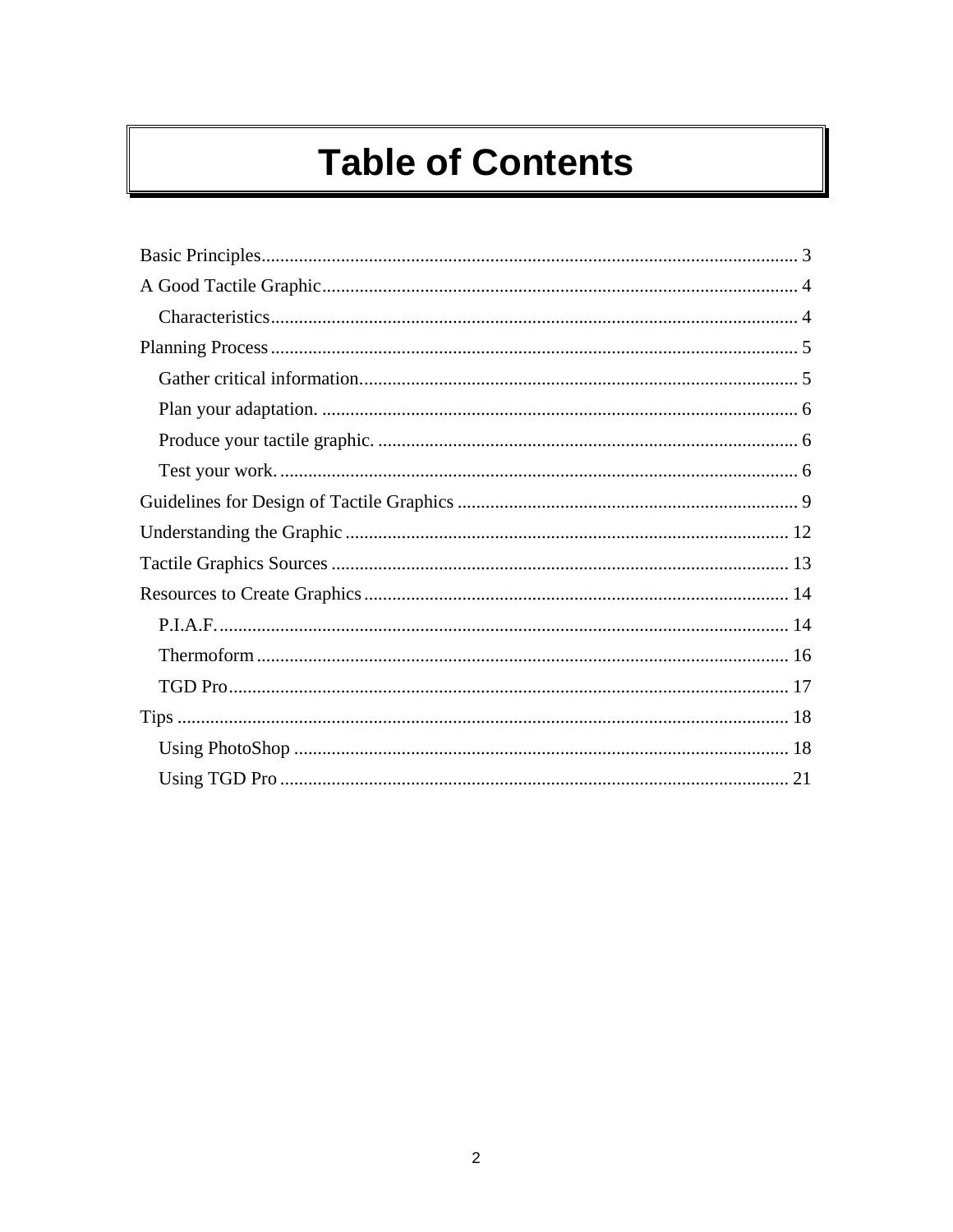# **Basic Principles**

- <span id="page-2-0"></span>\* Make the tactile graphic as clear as possible. Always keep in mind the point of view of the braille reader. It is up to the producer to present the information in a clear, concise manner for the student.
- \* Know the important facts to be kept in mind when creating the graphic.
- \* Determine if the original shapes and textures are necessary to convey the concept, or can simple geometric shapes or braille signs be used to illustrate the concept.
- \* Omit unnecessary parts of the diagram (i.e. unreferenced or irrelevant sections of a map) so that the original shapes and textures can be presented on a larger and clearer scale.
- \* Keep in mind the knowledge level, skill base, and age level of the reader. Use age appropriate language.
- \* Determine if the text requires measurements to be made or an operation to be performed, or if the original shapes, textures and total form are necessary to convey the concept. If so, the lines and angles are reproduced retaining a proper scale.
- \* Remember to keep it simple; unnecessary information, clutter, may prohibit the student from gaining relevant information therefore making the graphic useless.
- \* Edit/proofread the graphic with your fingers, not your eyes, before showing it to a student. Beware, if someone says your graphic is "pretty" or "beautiful", take a second look, your student may not be able to understand it at all.

Source: *American Foundation for the Blind Braille Literacy Mentors in Training: The Next Generation - Teaching Special Codes: Nemeth, CBC, and Tactile Graphics* - Workshop in Fremont, California (August 7-9, 1997) and Atlanta, Georgia (September 11-13, 1997). Diane Spence and Susan A. Osterhaus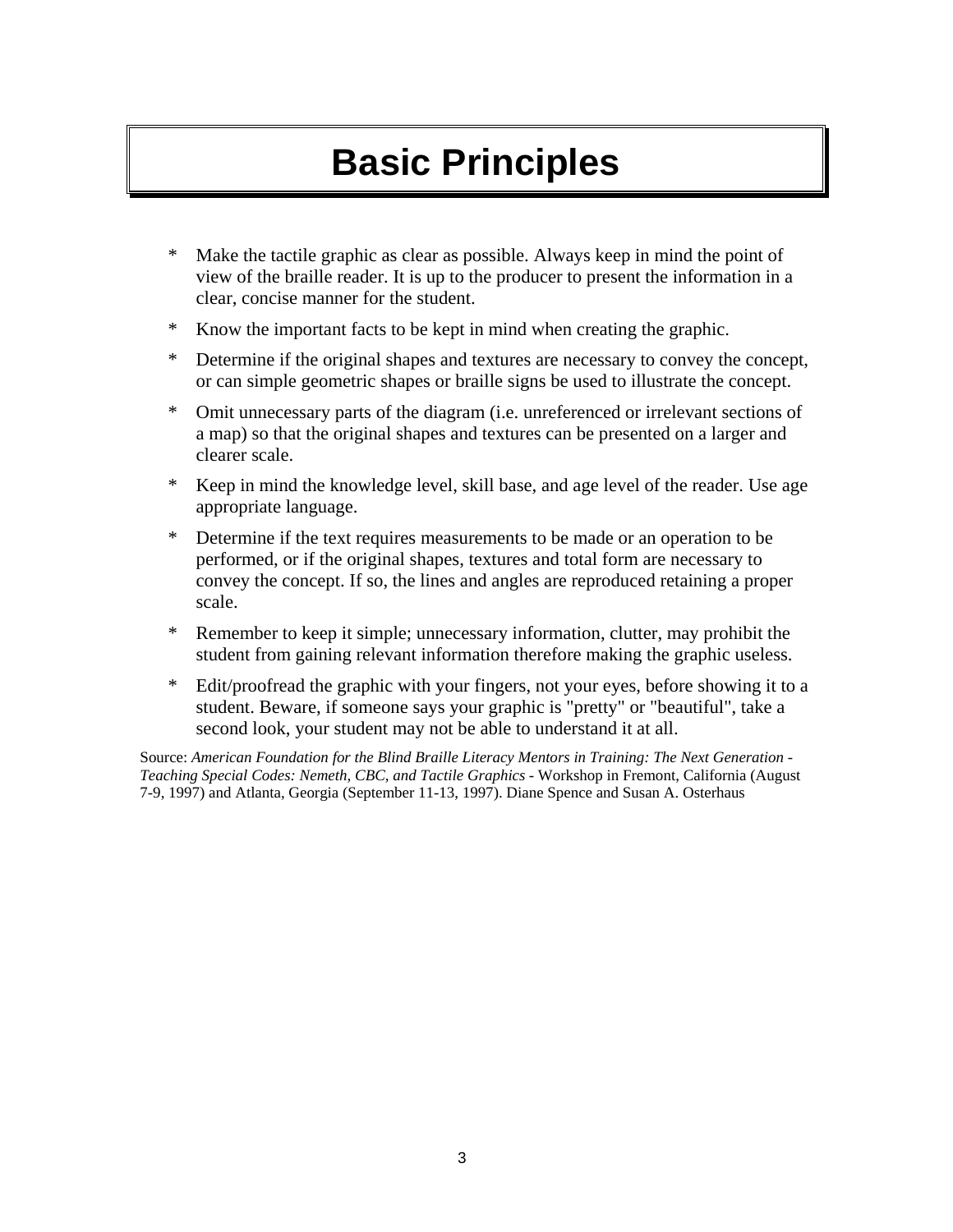# **A Good Tactile Graphic**

## <span id="page-3-0"></span>**Tactile Graphic Definition**

Tactile diagrams are **tactile interpretations** of what is to be conveyed, not merely raised pictures.

## **Characteristics**

#### **It can be read with ease.**

- It makes sense!
- \* Boundaries can be found easily and are clearly distinguishable.
- \* The most important elements in the graphic are the most tactually significant.
- \* All elements can be clearly distinguished.
- \* There is no unnecessary "clutter" to confuse the reader.
- \* Textures do not interfere with elements inside or near them.
- \* The scale is appropriate to the elements depicted.

### **It fully communicates the author's intended message.**

- \* Accurately convey the author's work.
- \* Separate the "form" from the content and give the content new form if it will help to convey the meaning.

### **It is well-suited to its intended audience.**

- \* Pay attention to the experience of your reader.
- \* Use the appropriate grade of Braille for your reader.
- \* Be aware of whether the reader will be working alone or with assistance.

### **It never compromises tactual quality for visual attractiveness.**

- \* Don't worry about making the graphic visually attractive.
- \* Sacrifice visual detail for clarity.
- \* Always focus on the content over looks.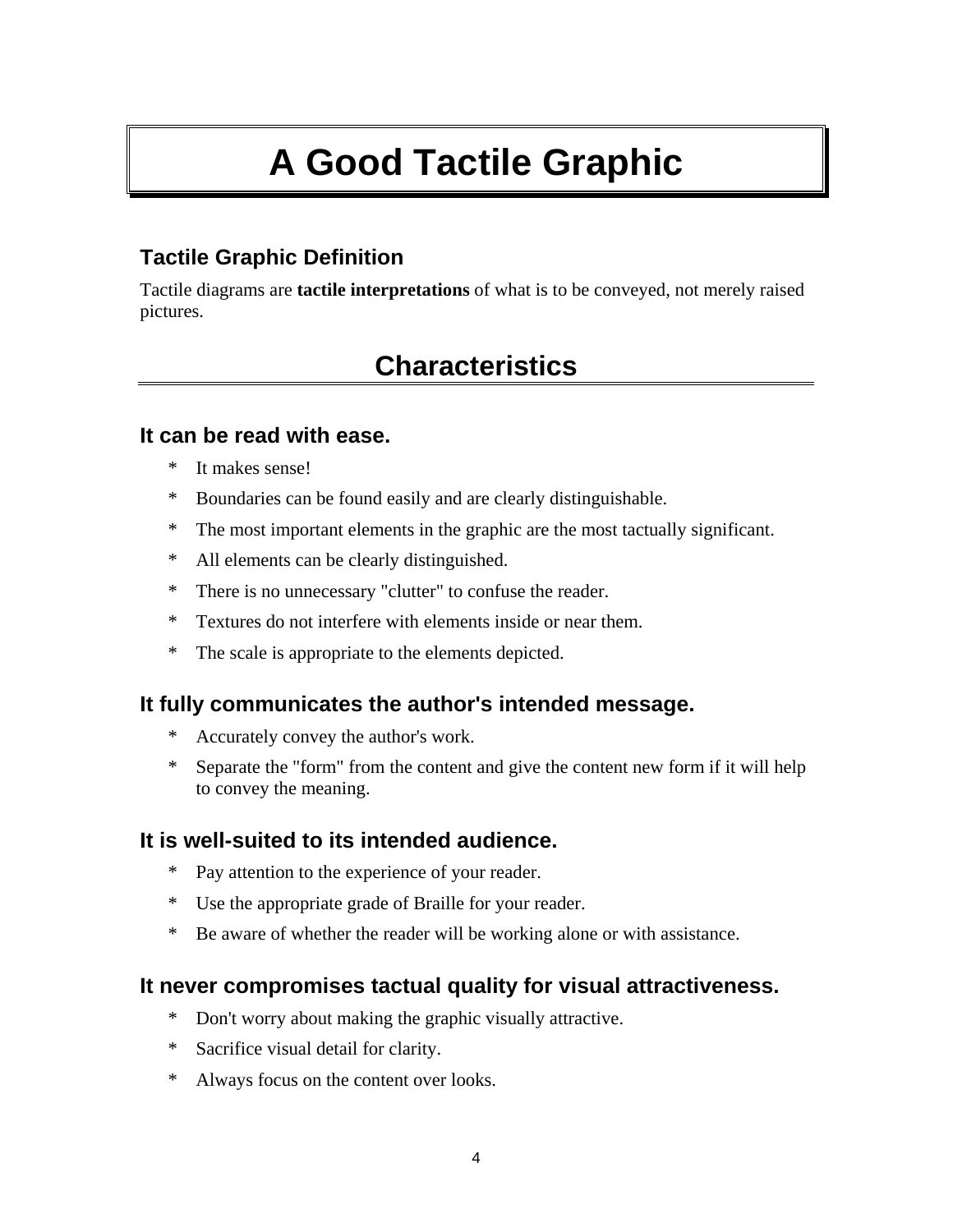# **Planning Process**

## **Gather critical information.**

#### <span id="page-4-0"></span>**Talk to your reader.**

- \* Know your reader's skill level with using graphics.
- \* Know your reader's Braille skills.
- \* Know your reader's needs--how will the graphic be used? what is its purpose?

#### **Determine your means.**

- \* Find out what resources you have for producing graphics.
- \* Remember to check on-line resources for the graphic you need.

Alternate Media Exchange (AMX): http://exchange.htctu.fhda.edu:591/intro.html

Braille Institute: www.brailleinstitute.org/BPTactileGraphics.html

Louis Database: www.aph.org/louis.htm

TAEVIS: www.taevisonline.purdue.edu/

TSBVI: www.tsbvi.edu/

### **Study the content.**

- \* Figure out what information the graphic is intended to convey.
- \* If the image just reinforces the content and does not provide new information, it may not be needed.
- \* Remember, a graphic that just serves as a visual "summary" or "simplification" performs neither task for a blind person and is not necessary.

### **Talk to the teacher.**

- Attempt to convey to the teacher the challenges of tactile graphics for the student and get his/her input on which graphics convey necessary information.
- \* Use the teacher as a resource to help you understand the graphic and its purpose.

### **State the purpose.**

\* After gathering information, state the purpose of the graphic in your own words.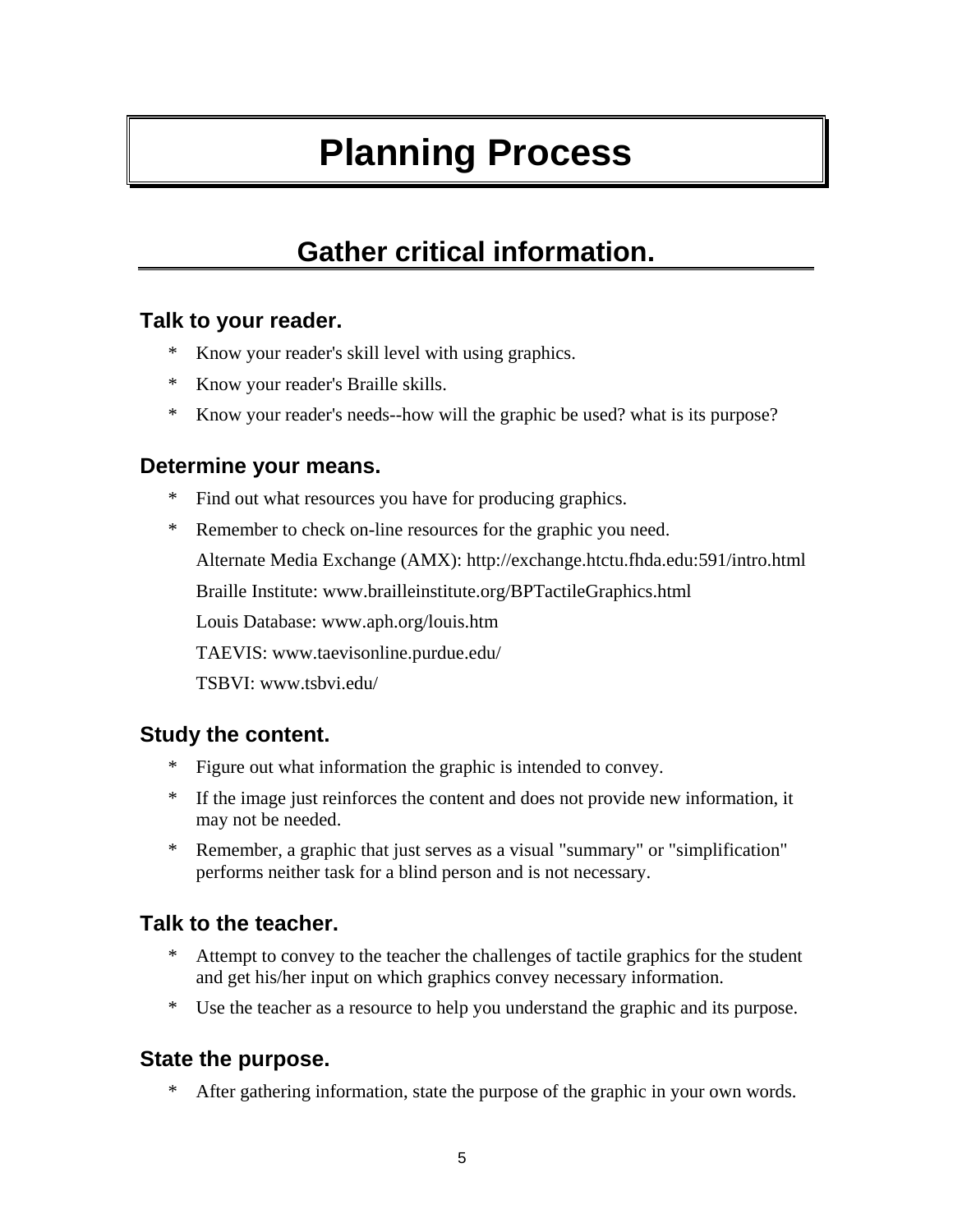#### <span id="page-5-0"></span>**Do you need the graphic?**

- \* Decide what portion of the information needs to be tactile and what portion in words (transcriber's notes).
- \* Remember, sometimes a verbal/written description of the graphic may be the best choice.

#### **How will you adapt the graphic?**

- 1. List each required element.
- 2. Rank the elements in importance (use the star system).
- 3. Next to each element, list the symbol or graphical element that you are going to use.
- 4. Determine what Braille elements you will need: title, key, labels, transcriber's note.
- 5. Check to see what space you will need for the Braille elements.
- 6. Decide if you can use the same view in which the graphic is shown or whether you need another or a different vantage point, e.g., side view, top view, etc.

## **Produce your tactile graphic.**

#### **What will you use to create the graphic?**

- \* Decide what you will use to create your graphic: P.I.A.F, Thermoform, TGD Pro with Duxbury.
- \* Will you scan the graphic to a TIFF file and modify it or start from scratch?

## **Test your work.**

- \* Close your eyes and test your graphic.
- \* Have your student test the graphic.
- \* Teach yourself to be more tactually aware and gather tactile impressions to aid in your work.

Note: The preceding section is based on the principles depicted in the videos from American Printing House for the Blind (www.aph.org).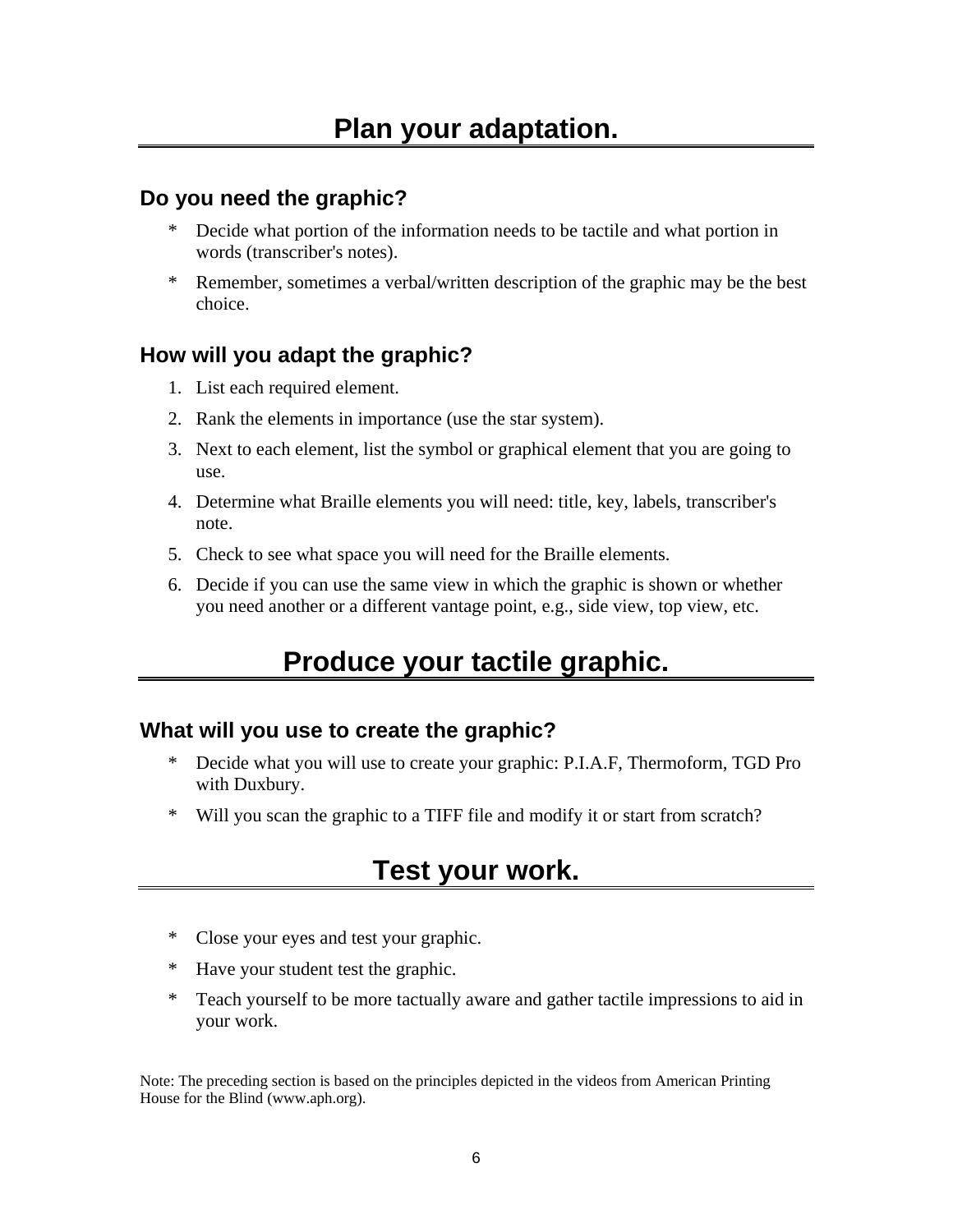# **Tips**

- \* Focus on the important elements of the graphic.
- \* Use the most prominent symbols for the most important features.
- \* Use lines, points, and symbols that can be easily distinguished by touch.
- \* Only use texture when it's needed to convey information.
- \* Try to space symbols and lines at least 1/4 inch apart.
- \* Space lines, points, and braille at least 1/8 inch apart.
- \* Make shapes at least 1/2 inch on a side.
- \* Distort shape and spacing if needed, as long as they don't affect meaning.
- \* Avoid connecting labels with lines.
- \* If you must use connecting lines, do not use arrows.
- \* Make sure connecting lines are different from any other lines.
- \* Do not place a label over a line that forms a shape in the graphic.
- \* Break the line of the graphic to allow connecting lines through.
- \* Keys and legends should precede, rather than follow the graphic.

<sup>(</sup>For more complete guidelines, see p. 9 of this manual.)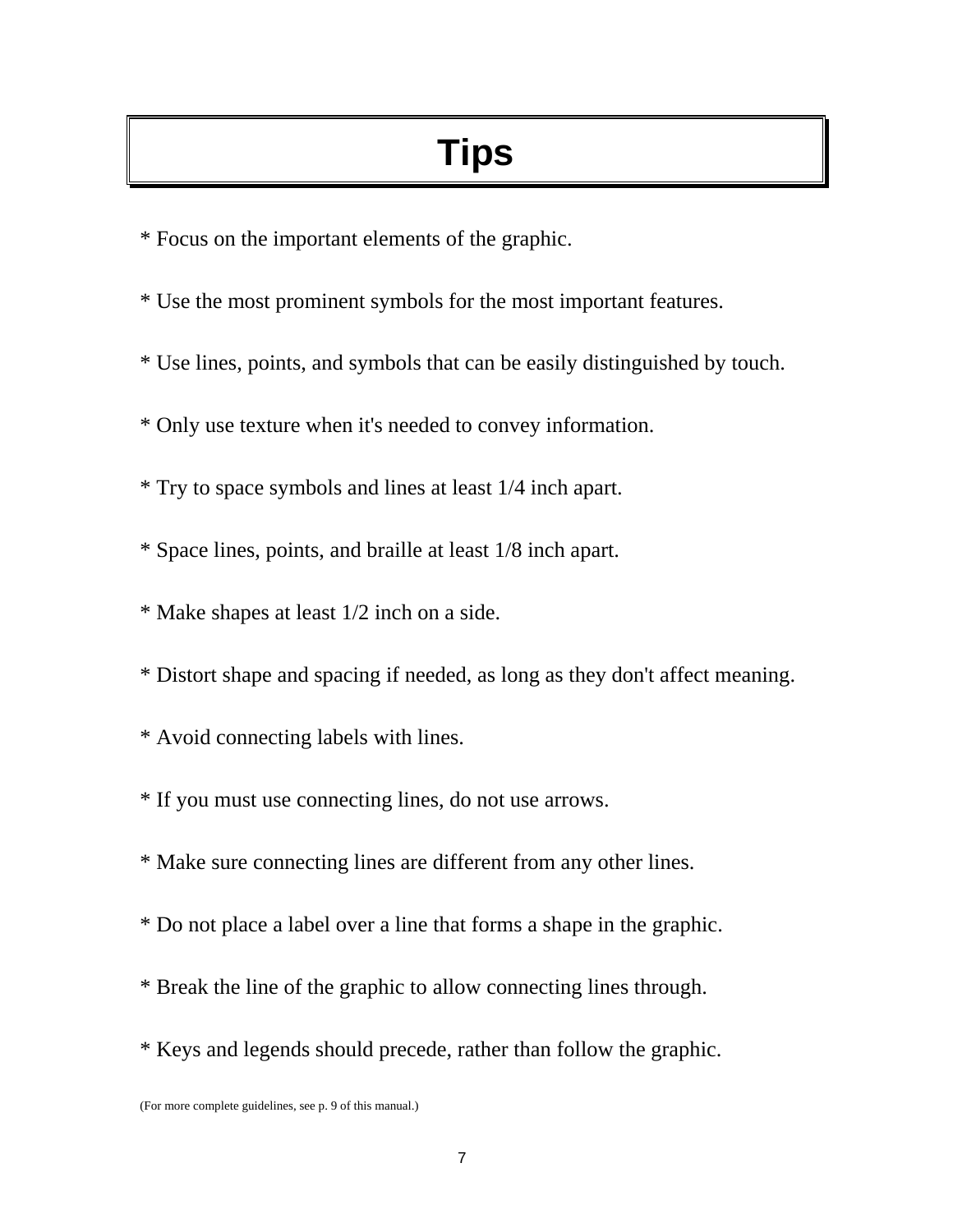## **Organizing Your Graphic**

| Student's name:           | Text book             |
|---------------------------|-----------------------|
| Experience with graphics: | Teacher's name        |
| Skill level with braille: | Teacher contact info: |
| Purpose of graphic        | Graphic page number   |

| <b>Required element</b> | <b>Rank</b> | <b>Symbol</b> |
|-------------------------|-------------|---------------|
|                         |             |               |
|                         |             |               |
|                         |             |               |
|                         |             |               |
|                         |             |               |
|                         |             |               |
|                         |             |               |

## **Braille required**

Title:

Labels:

Key:

Transcriber's note: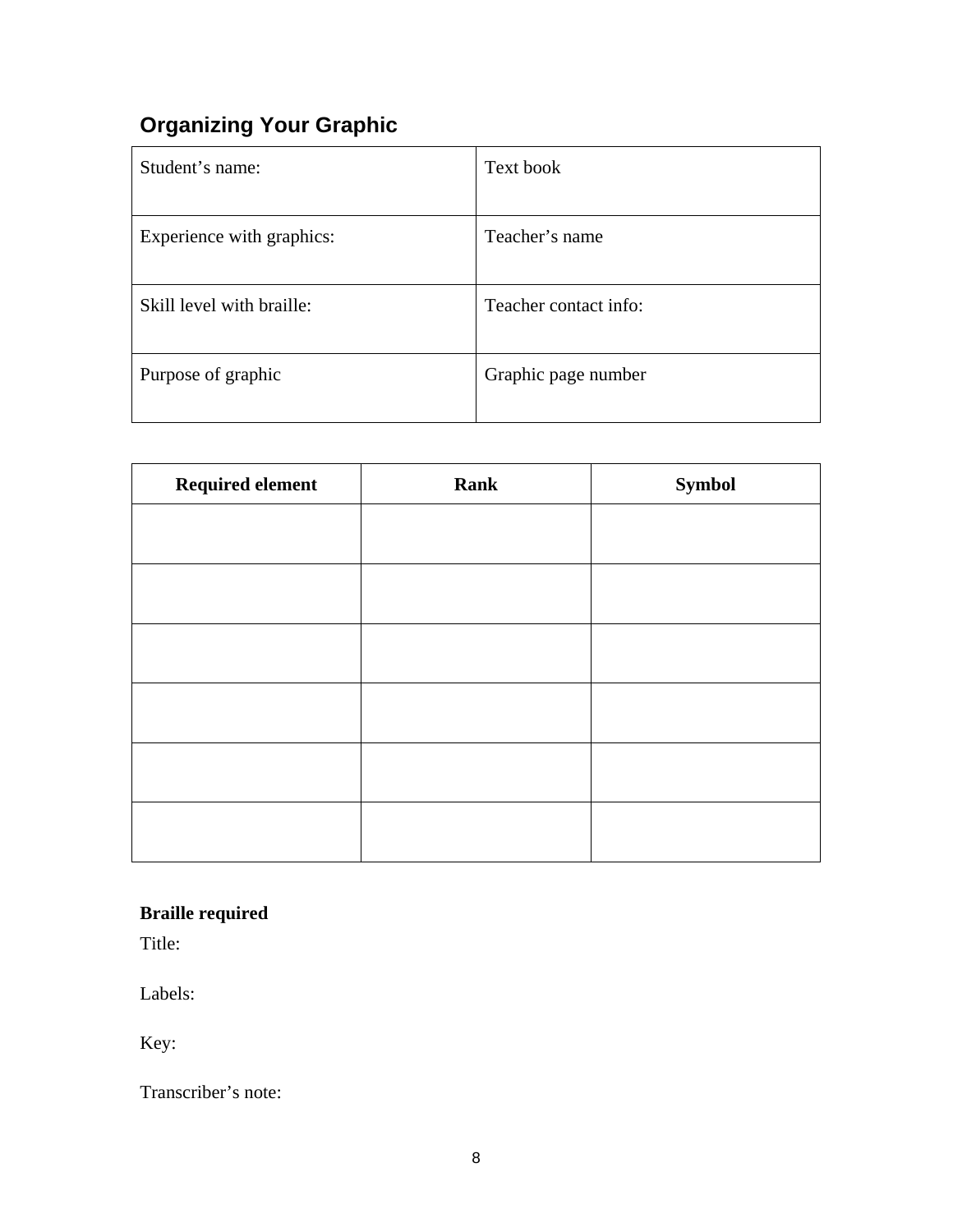# <span id="page-8-0"></span>**Guidelines for Design of Tactile Graphics**

### **General**

- 1. Decide if a tactile graphic needs to be made at all. Omit the graphic if it doesn't convey essential content.
	- a. Consider using a description to replace all or part of a graphic.
	- b. Remember that children need to build up tactile skills with simple figures. Consider providing graphics in children's books even if they are not needed for content.
- 2. Graphics should be tactually clear and contain only relevant information, based on an understanding of what is being taught and what the student's task is. Visual information that is irrelevant to the meaning or purpose should be omitted.
- 3. Graphics should be redrawn in 2 dimensions where possible, with the exception of some mathematical and scientific diagrams.
	- a. Replace 3-dimensional figures with cross-sections or front-side-top views whenever possible.
	- b. Look for perspectives that allow you to redo a 3-D print picture in 2-D.
- 4. Follow the Braille Authority of North America's (BANA) "Guidelines for Mathematical Diagrams." In cases where a graphic has been replaced by a table or chart, use "Braille Code for Columned Materials and Tables."

## **Design**

- 1. Avoid clutter and simplify.
	- a. "Clutter" occurs when different symbols and lines are so close or so similar that they become hard to distinguish. Spacing is the key to avoiding clutter.
	- b. Symbols and lines closer that 1/4" may be hard to tell apart, depending on the medium and tools being used.
	- c. Shapes with sides less than 1/2" long may not be recognizable.
	- d. Distort the spacing or shape of the original picture if necessary to allow uncluttered spacing of the tactile elements, providing this would not violate the purpose of the picture.
	- e. "Simplify" means to eliminate unnecessary elements of the original picture. Focus on the relevant parts and omit details that are purely decorative or distracting.
	- f. When the print picture includes people, animals, objects, etc., replace them with simple lines, symbols, and/or labels (e.g., use the label "hand" instead of drawing a hand).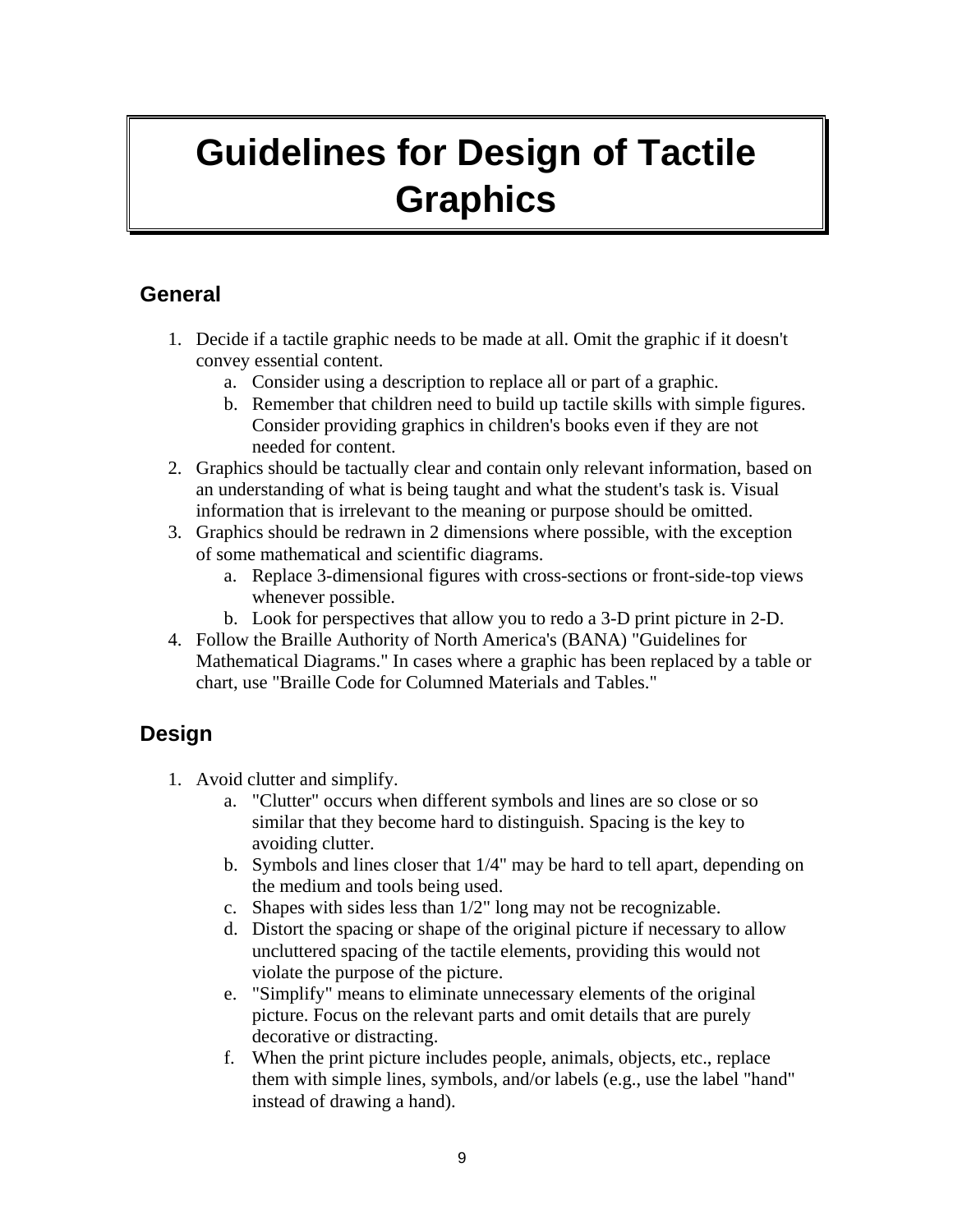- 2. Split complicated graphics into separate drawings showing layers of information, or into an overview and detailed view.
	- a. Explain the separation in a transcriber's note.
	- b. Carry over some labels and common points from one drawing to another for reference.
- 3. In general, use texture sparingly and only to add information.
- 4. When necessary to avoid confusion or to give important information, differentiate between bodies of water and land on maps by using a different areal symbol (texture).
	- a. Use a very low, closely spaced texture for water.
	- b. An areal texture indicating ocean should extend far enough to be perceived as a continuing expanse, but need not fill the entire page.

## **Symbols (Lines, Points, and Textures)**

- 1. Limit the lines, points, and symbols on a drawing to ones that can be easily identified one from another by touch.
	- a. Use the most prominent symbols for the most important features in the graphic. Don't allow high or "noisy" textures to draw attention away from the key features.
	- b. Feel the copy of the graphic the reader will receive to see if you can follow all lines.
- 2. Be consistent in using symbols within graphics of the same type within the same transcription (e.g., always use the same symbol for water on maps).
- 3. Use different tactile symbols for different types of information (e.g., in a map of the United States, the tactile line used to indicate state borders should be different from the tactile line used to indicate international borders).
- 4. Lines, points, and braille must be physically separated by at least 1/8".
	- a. This may need to be 1/4", depending on the medium and symbols used.
	- b. Apply the 1/8" separation rule to all features that are separate, even if doing so introduces some spatial distortion.

## **Lead Lines**

- 1. Use lead lines only as a last resort. Use keys or notes as alternatives.
- 2. Do not use arrows as lead lines.
- 3. The linear symbol used for lead lines should be different from any other lines used in the graphic and should be tactually distinctive but less prominent.
	- a. A lead line should begin as close as possible, without causing interference, to either the first or the last letter in the label, and should end as close as possible to the feature being labeled.
	- b. Break the lines of the graphic to allow lead lines through.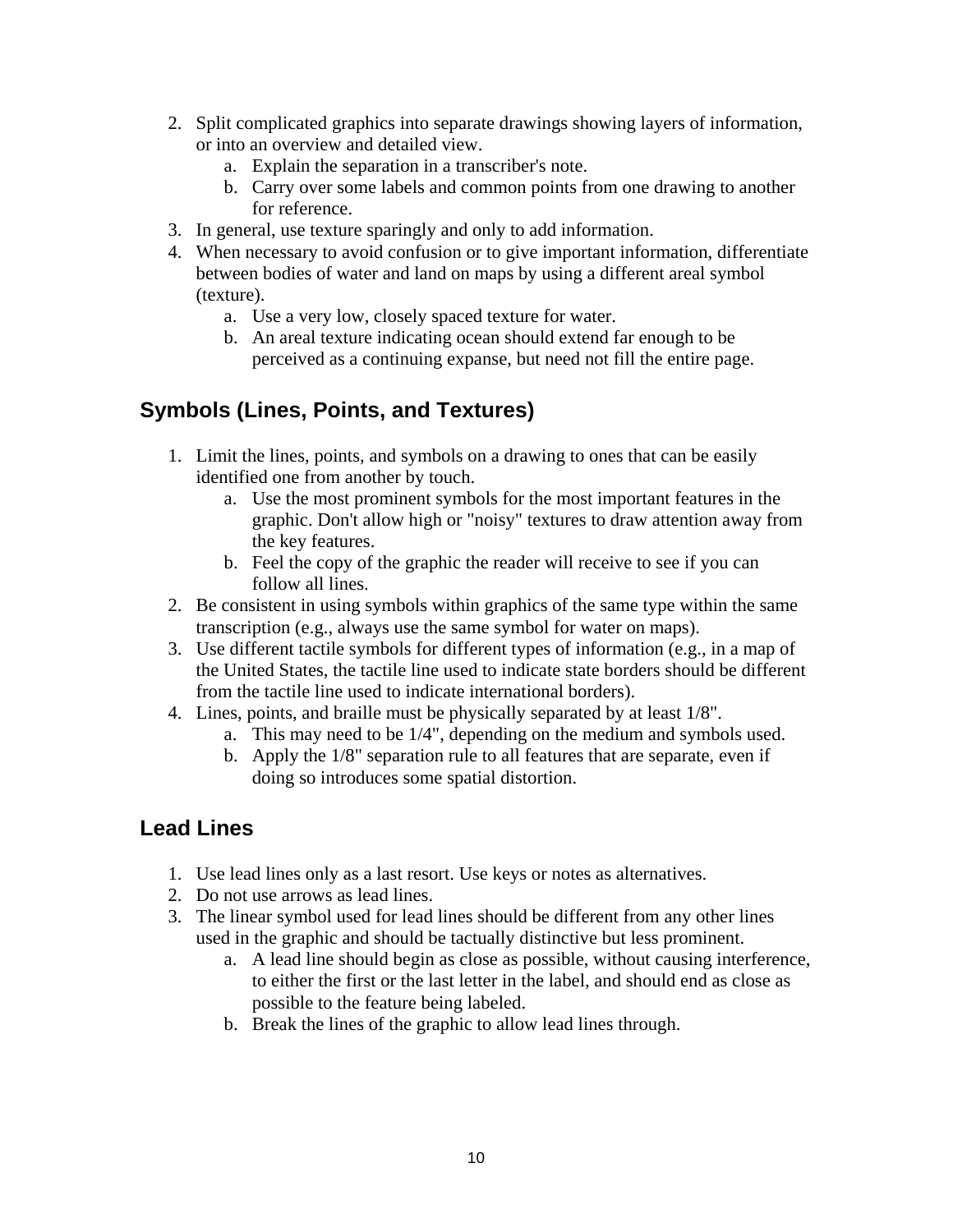### **Labels**

- 1. Explain and define all graphic symbols, either on the same page, facing page, or special symbols page.
- 2. Identify all important features (e.g., capitals, bodies of water, etc.) of the graphic, even things not labeled in the print version. Place titles at the top of the page. Do not make unlabeled graphics. (There may be exceptions in some testing situations.)
- 3. Place labels in a manner that leaves the reader no doubt as to what is being identified. Single letters on the graphic should be preceded by either the letter sign or the capital sign.
- 4. Use two-letter U.S. postal codes where applicable (and other two-letter codes where postal codes are not applicable) for labels on maps.
- 5. Words in labels need not be capitalized if their meaning will not be confused.
- 6. Use Grade 2 braille contractions in labels.
- 7. A two-cell braille symbol is preferable to a one-cell symbol for labels.
- 8. Try not to break the integrity of a shape with a braille label (e.g., the border of a state with its braille label).

### **Indicators and Scale**

- 1. In a transcription where north is at the top of the page on all maps, indicate this in a preface and do not indicate north on each map. On single maps, or when north is not the top of the page, indicate direction by using a simple arrow labeled N.
- 2. Position scale and other indicators as consistently as possible, preferably at the top of tactile graphics.
- 3. When it is necessary to change the scale, this fact may need to be indicated in a transcriber's note.

## **Preliminary Information**

Place all titles, keys, and legends before the graphic. Author's keys and legends precede the transcriber's keys and legends. If there is not room on the page with the graphic, place on preceding page.

Remember: Feel every graphic you make before sending it on. If you can't identify its features, your reader probably can't either!

The preceding guidelines were developed out of an APH workshop involving Nancy Amick, Jane Corcoran, and APH staff in July 1997.

APH, 1997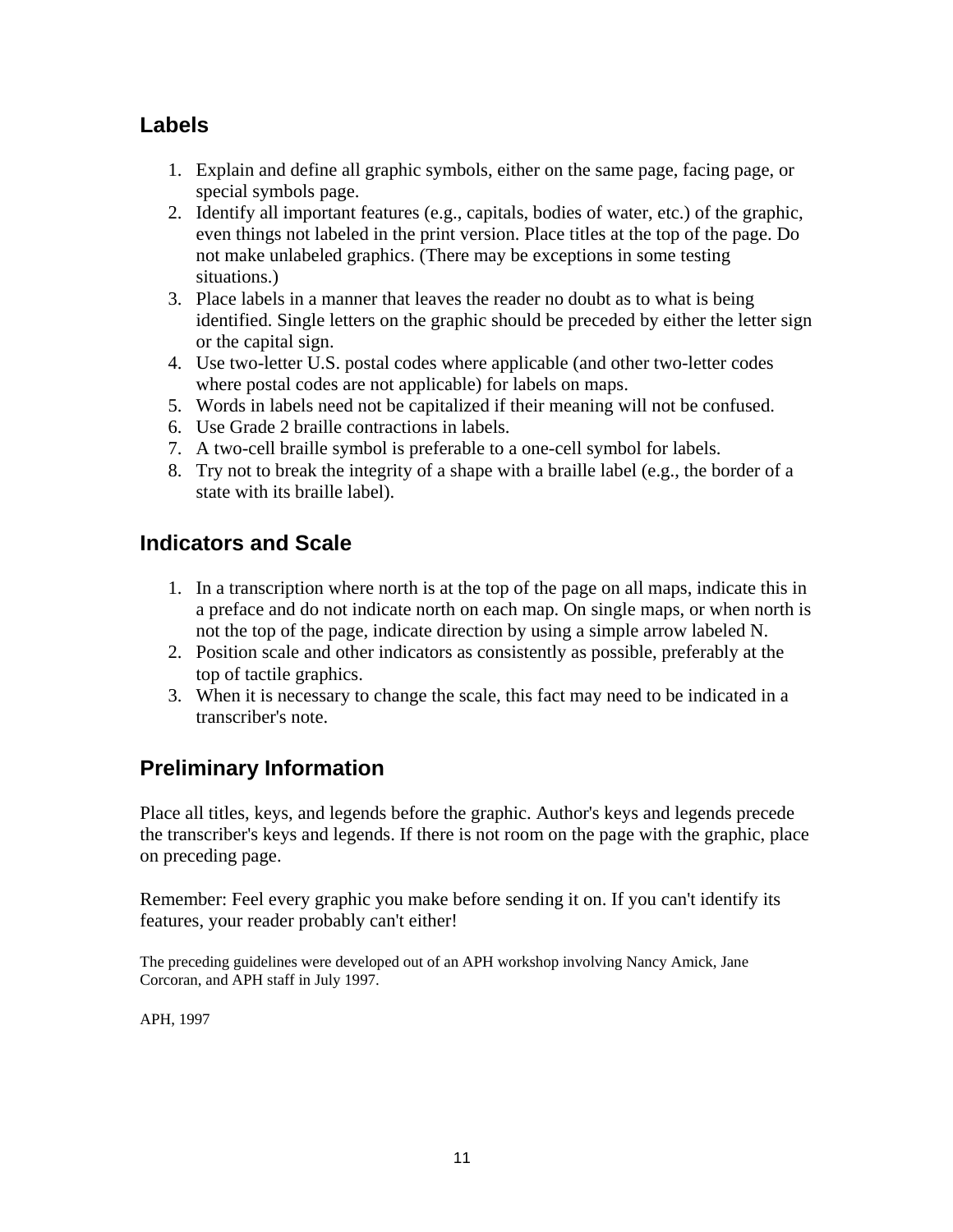# <span id="page-11-0"></span>**Understanding the Graphic**

When you give your work to a student, don't just hand it to them and expect them to instantly understand it. Consider the information below.

## **Describing Your Graphic**

By Yvonne Eriksson The Swedish Library of Talking Books and Braille

The best plan is usually to divide a picture description into four stages:

- 1. Present the picture and give a general view of it before going into detail.
- 2. Locate each element of the picture first before starting to describe it. This means explaining where the object depicted is to be found on the picture surface.
- 3. Describe the picture in detail, once it has been presented and the different parts located. The information given should be extensive enough to give the pupil a notion of the appearance and/or function of the different parts.
- 4. Make a summary of the picture. Ending up with a short summary is a good way of returning to consider the picture as a whole.

### **Recognition Problems with Tactile Graphics**

By John Gardner ViewPlus Technology

Few sighted people fully understand the great difference between 2D tactile and 2D visual perception. It is far more difficult for a blind person's fingers and hands to provide him/her with the kind of overview of a tactile picture that sighted people perceive instantly with their eyes. The human eye and its associated parts of the brain can take in and process enormously more information in a moment than can be perceived tactilely in hours.

Most people who are born blind or who lose their sight at an early age have great difficulty understanding information presented in 2D tactile pictures. Sighted children have to learn about parallax, representation of 3D objects by 2D projections, and use of spatial position in such things as maps and graphs. Blind children seldom have access to comparable tactile pictures and do not develop these concepts. As a consequence, blind students often have great difficulty with topics such as geometry and function graphs that are typically taught using 2D pictures.

The best advice known to this author on how to use and not use tactile graphics was given by Ms. Cathy Mack, a former special education teacher and expert on technologies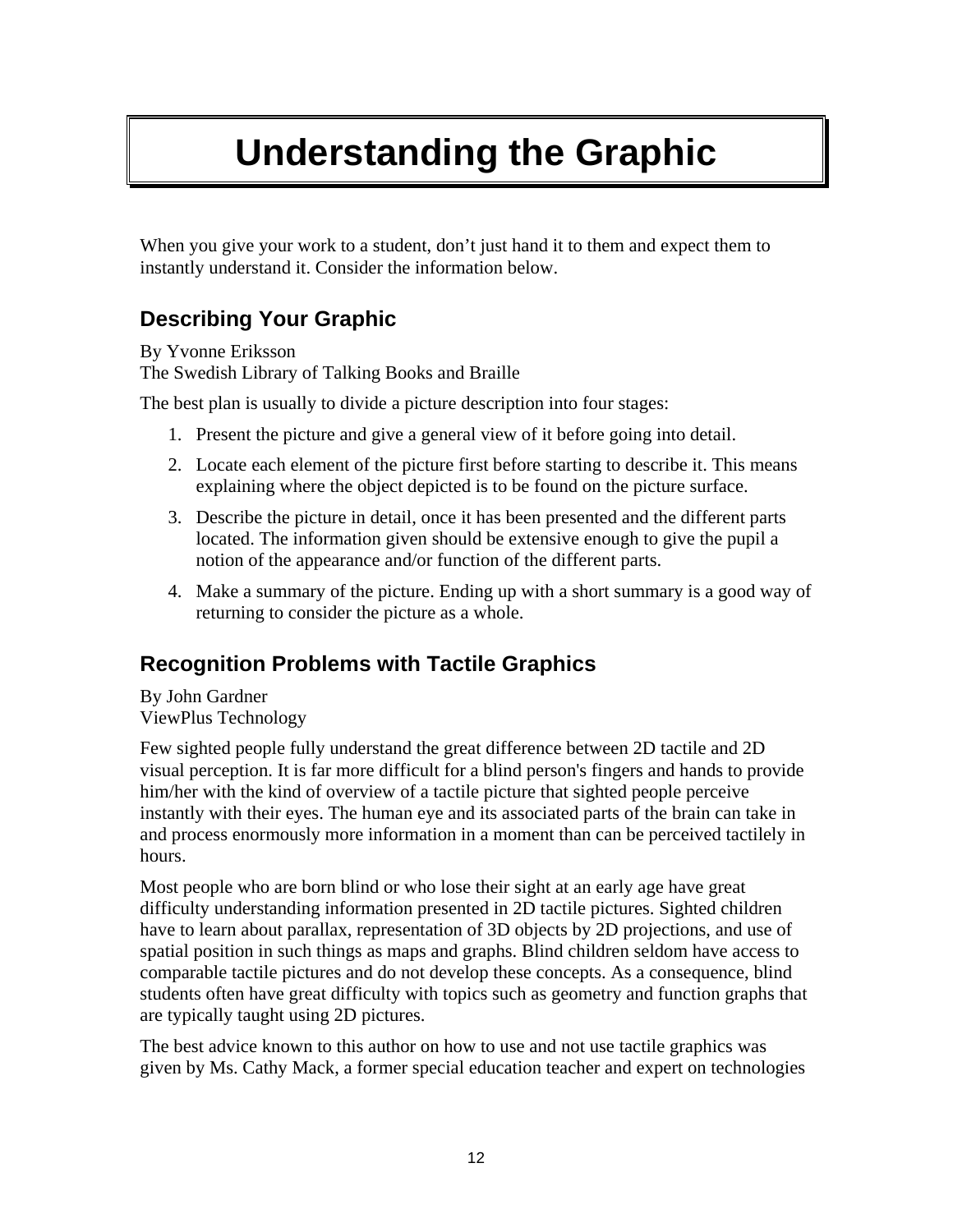<span id="page-12-0"></span>for blind children. An excerpt from her contribution to a symposium on tactile graphics follows:

When you introduce a tactile diagram, whether it's to a kindergartner or to an adult, it's important that it be presented in an informational way, not as a guessing game. Many times I've seen a person hand a tactile diagram to someone and say "can you tell what this is?"' You have to keep in mind that a diagram done by a Braille printer, 11 by 11 inch size, whether a diagram of a cat, or a diagram of the Empire State building is going to occupy roughly the same amount of space on that paper. So, the person approaching that picture tactilely doesn't have a clue about the frame of reference. So it's rarely productive to say "can you tell what this is?" It makes so much more sense to say, "This is a diagram of a church. You'll see the pointed steeple at the top"' or one little bit of information to give the person a starting point to get some meaning from that picture.

# **Tactile Graphics Sources**

## **TAEVIS**

http://www.taevisonline.purdue.edu/home.html

## **TSBVI**

http://www.tsbvi.edu/braille

## **HTCTU AMX (Alternate Media eXchange)**

www.htctu.fhda.edu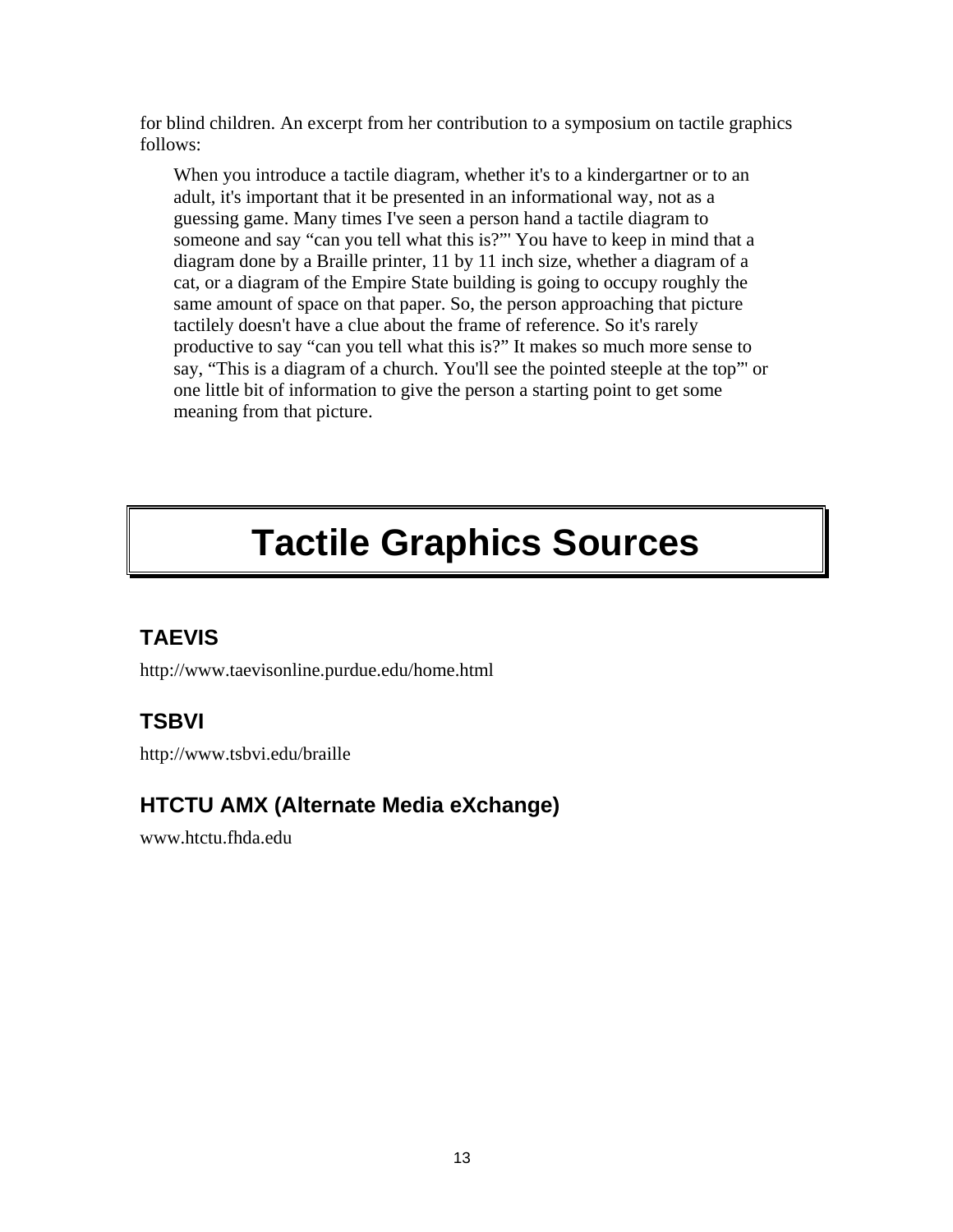# <span id="page-13-0"></span>**Resources to Create Graphics**

## **P.I.A.F.**

Available from HumanWare: http://www.humanware.com/E/E-frm.html

The following discussion is taken from the Quantum Technology Website: http://www.quantech.com.au/

## **WHAT IS CAPSULE PAPER**

The Name? Capsule paper has many names. Sometimes it is known as swell paper, puff paper, pop-up paper, or even Minolta paper. It is basically all the same material with a few variations.

How's it Made? To manufacture capsule paper, a suspension of very tiny polypropylene beads is painted onto a sheet of paper. These beads are measured in microns, so don't try looking for them.

How's it Work? Capsule paper works on the principal that the color black absorbs more heat. Hence, when a black line or image or dot is on a piece of capsule paper, it gets hotter than the area around it. At a certain temperature, these little beads explode, and increase their volume rather dramatically (just like making popcorn!). The result is that any black area on the paper is raised - and hey presto, you have a tactile image. Always feed the capsule paper into the photocopier in the "pass through" or "single copy" mode to avoid the capsule paper becoming stuck in the photocopier.

**Please Note**: The black ink used on capsule paper, must be carbon-based ink. Toner in photocopiers is carbon, many felt tip pens use carbon ink (try one and keep it with your PIAF).

#### **STEP 4. SPECIAL EFFECTS**

Tactile graphics using capsule paper typically have a limited range of textures and line heights. However, there are some 'tricks of the trade' that enable some really excellent effects, and increase the legibility and amount of information on each graphic.

#### *Line Thickness*

Using lines of different thicknesses will produce lines of different heights. A thick line will tend to raise higher than a thin line. If you introduce some standards your student will recognize certain types of information without having to be told. For example, always use a certain thickness for main roads, and a slimmer line for minor roads.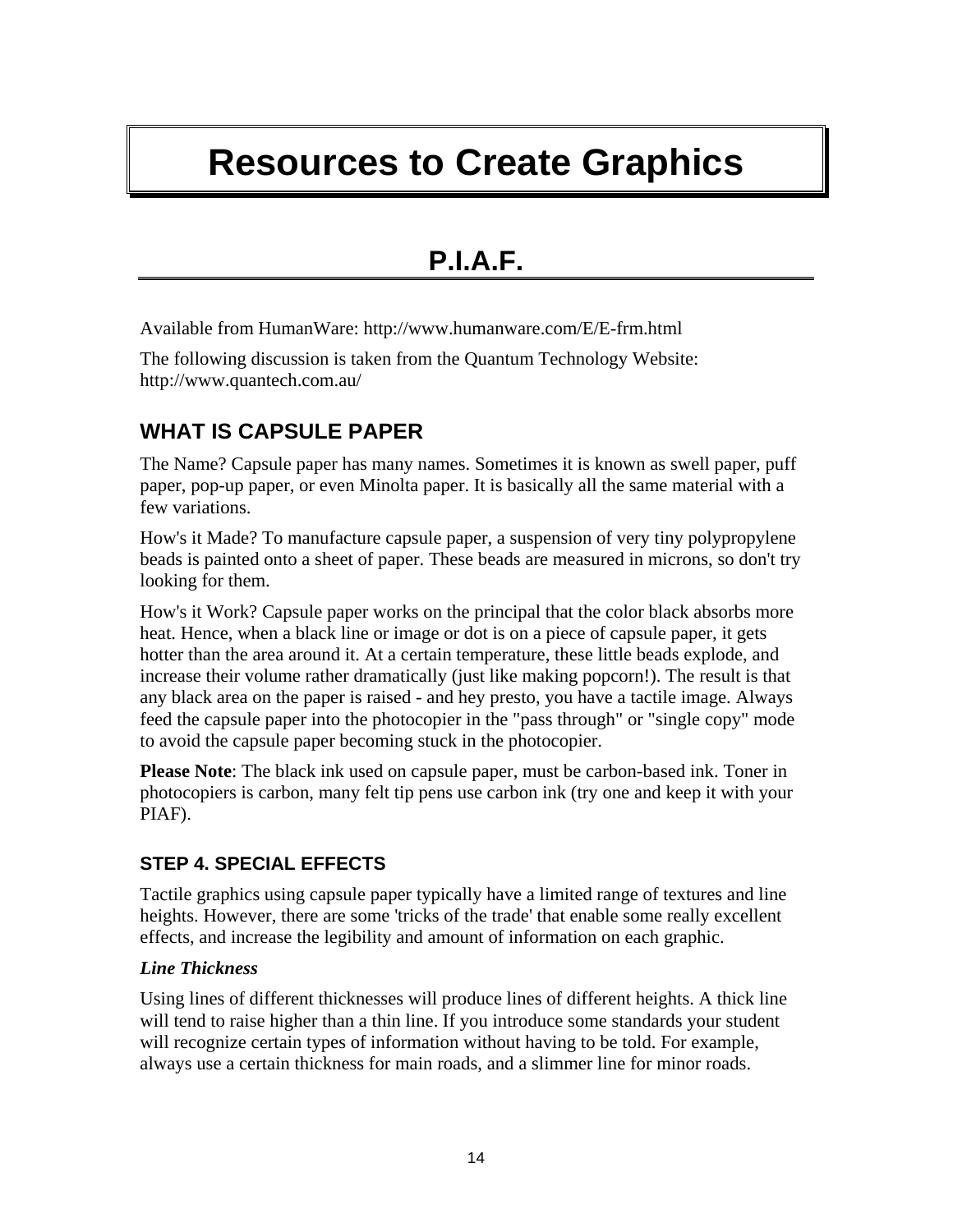#### *Textures*

It is quite easy to add textures to your diagrams. The easiest way is to hand draw a pattern (crosses, wavy lines etc) onto the scrap paper before you photocopy the image onto the capsule paper. Experiment with this and you will find that there are a range of textures that you can quickly create and that can be used to distinguish one area of the image from another.

If a more precise and consistent pattern is required cut and paste appropriate textures from magazines, newspapers etc. Or alternatively use your computer to generate patterns (either graphics or repeated letters - a page of hyphens, or underscores can make a good straight line pattern). Incorporate these directly into your graphic if using drawing software or print them out on regular paper and cut and paste onto your diagram.

#### *Reverse Printing*

A very interesting effect can be obtained by printing on the reverse side of the capsule paper. During the heating process when the capsule paper is going through the PIAF heat is absorbed from the backside of the paper causing the capsule paper to bubble to a much greater height than regular lines on the paper.



Regular height line Reverse printing - higher thicker and unusual textures

The process for reverse printing is simple. Produce your regular image on the front of the capsule paper, say a map of the US. Then hold the capsule paper up to the light or over a light box and on the reverse side draw in the mountain ranges you want to add to the map. Fill in the areas selected with black ink.

Then run the capsule paper through the PIAF upside down with the temperature setting on high. You may have to do it a couple of times to get enough heat, but you will certainly notice the results when they happen. If you do not get a high raised and crinkly texture form on the top side of the capsule paper then the ink in your felt-tip pen is not carbon based. This effect will only work with carbon based inks. Of course, photocopying onto the reverse side of the capsule paper will do the trick. And in case you were wondering, like many great innovations this effect was discovered by accident, when someone accidentally copied the image onto the wrong side of the capsule paper!

And this proves the fact that you should never stop experimenting and trying new things. Capsule paper and the PIAF make the production of tactile graphics simple and easy and there are undoubtedly a whole heap of tricks and techniques yet to be discovered. If you find any make sure you let us know.

Suggested braille labels size is 23 point and 1.3 X line spacing.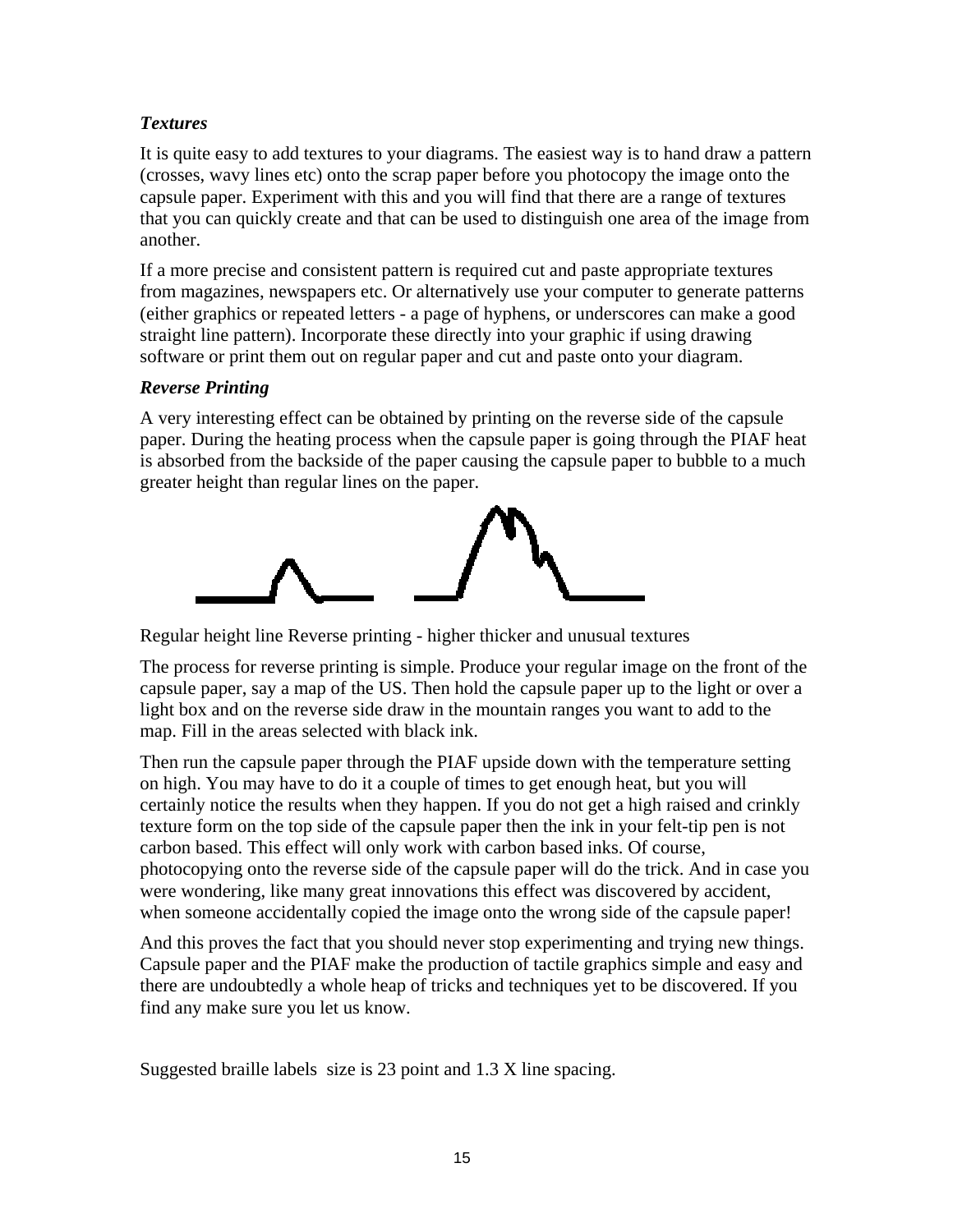<span id="page-15-0"></span>Available from American Thermoform Corporation: http://www.atcbrleqp.com/contents.htm

## **Variable height tactile pictures**

By John Gardner of ViewPlus Technology

Professionals working in organizations serving blind people routinely make topographic maps, images of animals, and other quasi-three-dimensional pictures for their clients. Most are made by thermoforming a plastic sheet over a hand-made mold. The mold can be anything that is porous and can withstand the temperature of the thermoforming process. Many molds are made by cutting and pasting paper, cardboard, string, metal foil, etc onto a heavy paper base. Heavy acrylic paint (eg Liquitex brand) can be squirted through a syringe to make into intricate patterns of raised lines. The paint dries in about an hour.

Some of the things used to make the molds are common materials in the home. Most are common supplies available in arts and crafts shops. The syringe used by many professionals is a ``onojector'' available from drugstores, pet stores, or veterinarians.

Braille wording can be added to these tactile pictures using a braille slate and stylus- available from almost all firms and organizations selling general supplies for blind people.

Another technique for making molds is by deforming soft aluminum sheets with various tools. The American Printing House for the Blind has a kit that includes a number of these aluminum sheets and a selection of useful tools and dies for making images on the sheets. The kit includes a punch and die set for putting braille wording on the mold.

The American Printing House also sells a Starter Graphics kit intended primarily for nonprofessional production of single copy tactile graphic pictures. This starter kit includes fabric puff paint and a squeeze bottle applicator, a number of different fabrics with different textures, several sheets of glue-on tactile labels, a braille slate and stylus, and a guide to braille. One can also use the starter kit to make molds from which thermoform copies can be made, but users caution that the puff paint mold should be powdered with talcum to prevent the puff paint from sticking to the plastic thermoform sheets if used for this purpose.

Many volunteer and professional transcribers working for public and private organizations providing materials for the blind use these methods routinely to make excellent quality maps, relief drawings, etc. Prof. Judith Tamburlin and Prof. Charles Severin of the State University of New York at Buffalo have established a research program to develop high-relief educational materials used in the life sciences. Their largest project to date is a three volume atlas of human anatomy with over 100 illustrations. It is used in the university and by high school students. They distributed three copies of the atlas to each state resource center or agency designated for the dissemination of educational materials to visually impaired students and their teachers.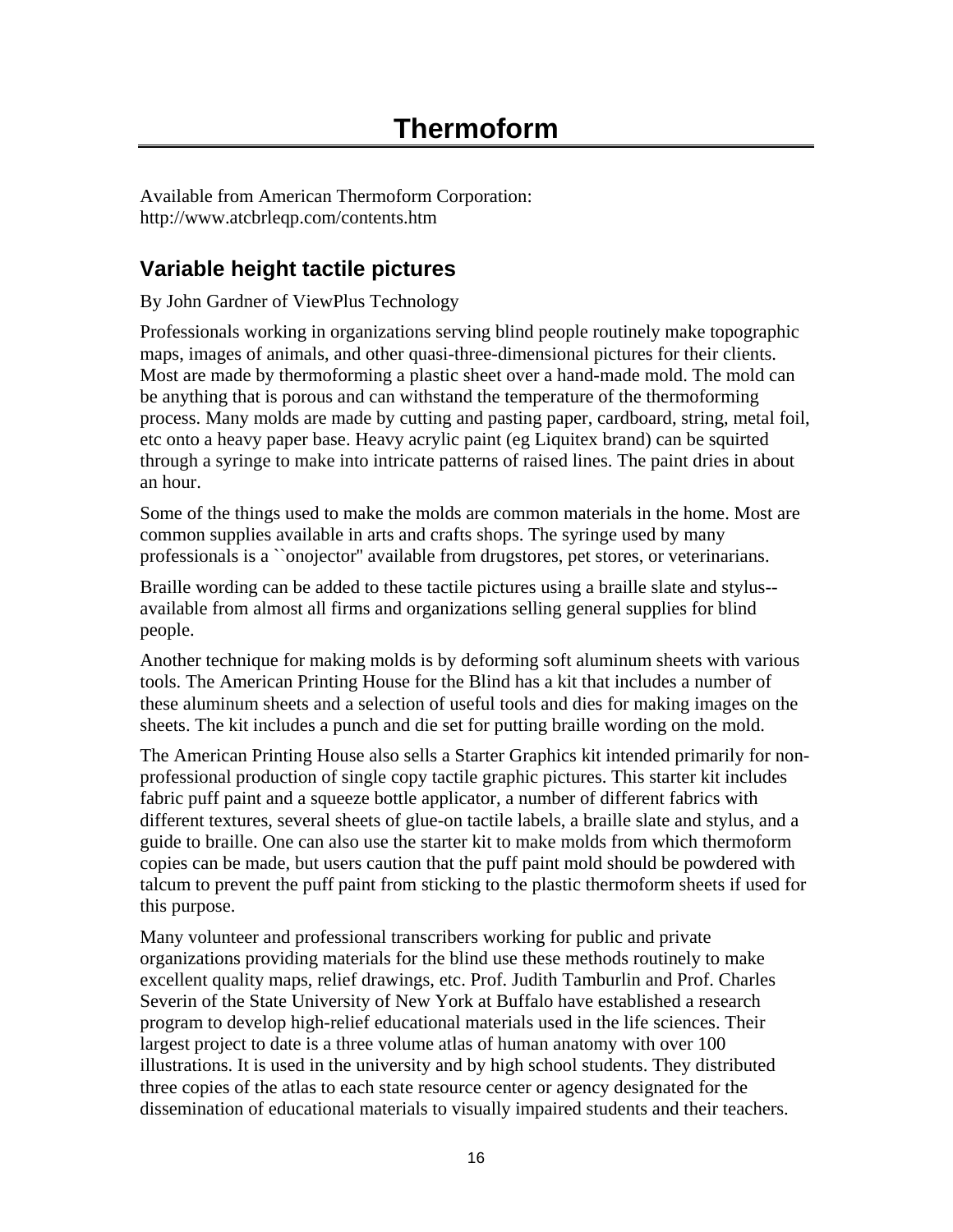<span id="page-16-0"></span>At the present time, virtually every variable height tactile picture or the mold from which it is made is constructed by human hands. High-tech production methods are topics of research, but none are presently being employed for any large scale production. There are at least three research projects underway in the US employing computer-controlled milling machines to make molds and one using a new stereolithographic instrument for making molds. These research projects show promise for simplifying the process and reducing the human labor required to make variable-height tactile pictures, but the cost of the machines is large enough that they are unlikely to replace the human cut-and-paste process any time in the very near future.

Thermoforming requires a Thermoform Duplicator--a heated press that takes the mold and a piece of Braillon sheet. When the press is closed a partial vacuum pulls the heated Braillon sheet around the mold making a faithful copy of the original. Several standard sizes can be made using supplies and equipment available from American thermoform. Several different weight Braillon is available. The lighter weight is satisfactory for regular size braille pages, but heavier weights are generally recommended for large sizes.

## **TGD Pro**

Available from Repro-Tronics, Inc.: http://www.repro-tronics.com/products.html

The information below is taken from the Duxbury Website.

TGD Pro (Tactile Graphics Designer Pro) \$499 From Don Parkes & Repro-Tronics:

This Windows software provides an efficient way for sighted people to prepare tactile graphics using computer graphics programs, tracing, importing clip art or scanned images. Resulting graphics files may be integrated with Duxbury's DBT documents. Over 100 ready-made graphics are included.

Can open files that are GIF, BMP, JPEG, WMF.

Can save files as BMP or JPEG or SIG (for braille embossing).

Note that if you scan to TIFF and your scanning utility does not give you other format options, you can use PhotoShop to save your TIFF files to one of these other formats.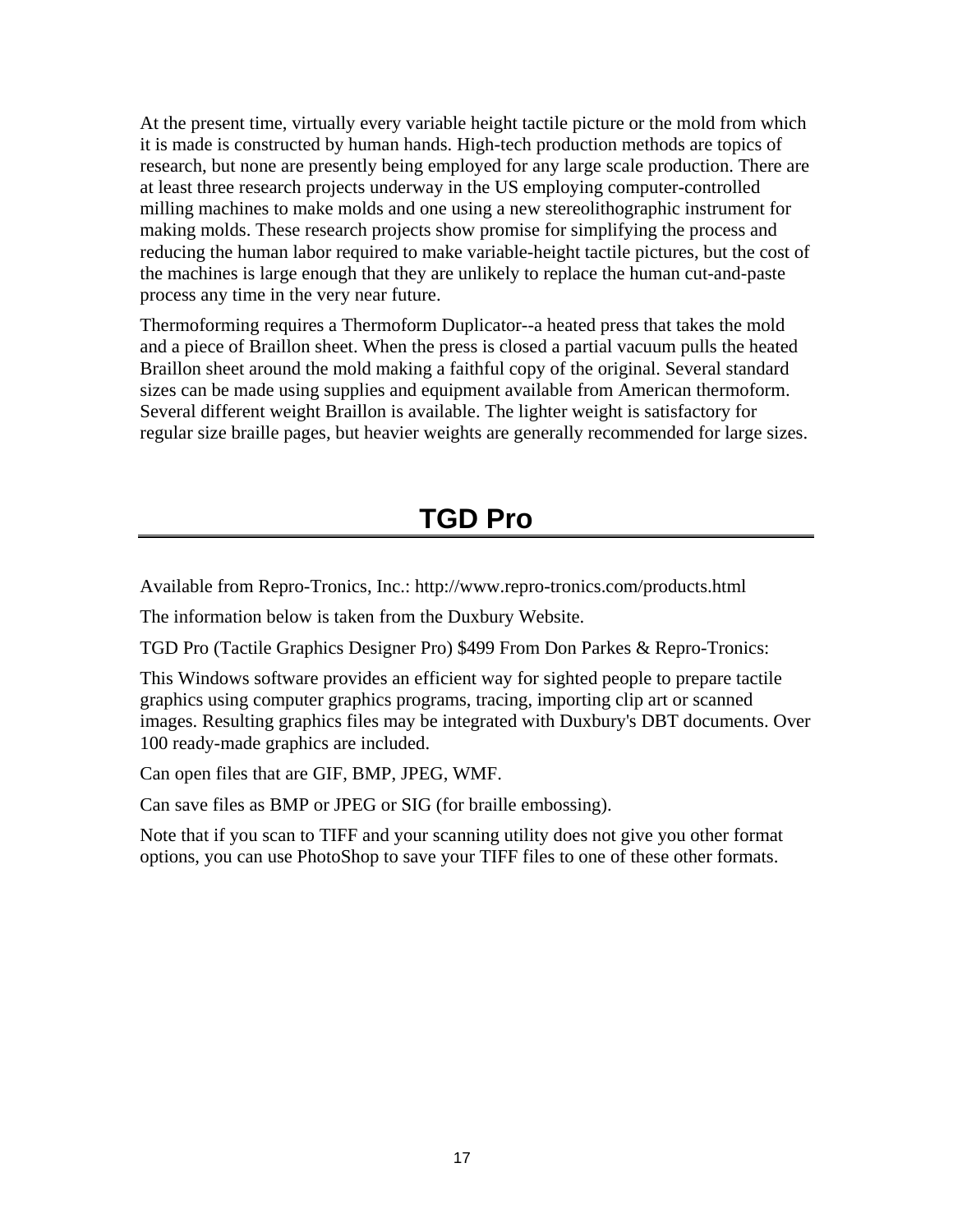# **Tips**

## **Using PhotoShop**

### <span id="page-17-0"></span>**Instructions for Tactile Image Preparation using Adobe Photoshop version 6**

#### **Notes:**

- Our original images were 96 dpi, sized to fit on screen. With originals of different sizes, you may have to adjust steps 1 and 2 to produce a 72 dpi image with a height and width that fit within 7.5" x 10".
- Some images may look better using three tones (black, white, midtone) rather than four tones (black, white, dark tone, light tone).
- To adjust process for three tones for Grayscale image: adjust step 4 to 3 colors instead of 4 colors and skip steps 23-32.
- To adjust process for three tones for Color images: adjust step 5 to 3 colors instead of 4 colors and skip steps 29-38.

#### **To create vertical stripe pattern:**

- 1. Select File>New, 6 pixels by 6 pixels, grayscale, 72 dpi
- 2. Use pencil to fill first three pixels in all three rows
- 3. Select Select>All.
- 4. Select Edit>Define Pattern

#### **To create horizontal stripe pattern:**

- 1. Do steps A-C above
- 2. Select Edit>Transform>Rotate 90 deg.
- 3. Select Edit>Define Pattern

#### **To Prepare Grayscale Image:**

- 1. Select File>Open.
- 2. Select Image>Image Size and convert to 150 dpi resolution (with resampling)

Select Image>Image Size and convert to 72 dpi (without resampling). If necessary, decrease height or width to within 7.5" x 10" to fit on 8.5 x 11 page.

3. Select Image>Adjust>Posterize to 4 colors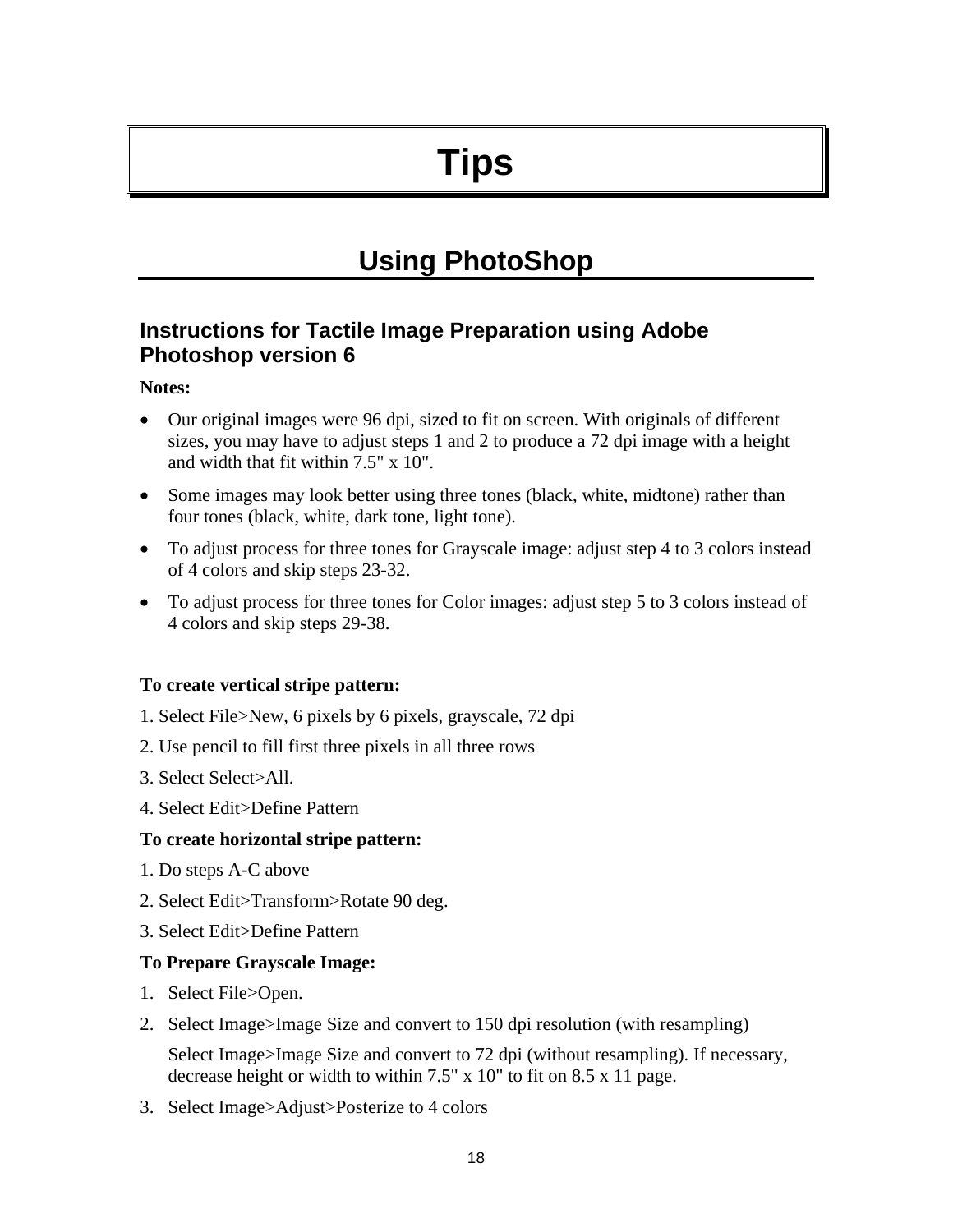- 4. Select Select>Color Range and select all darkest color
- 5. Select Select>Modify>Smooth and smooth selection by 3 pixels
- 6. Select Layer>New>Layer and create a new layer called "Black"
- 7. Select Edit>Fill and fill with black
- 8. Select Select>Deselect
- 9. In layer palette, click on background layer to make background layer active
- 10. Select Select>Color Range and select all lightest color
- 11. Select Edit>Fill and fill with white
- 12. Select Select>Deselect
- 13. Select Select>Color Range and select all light gray
- 14. Select Select>Modify>Smooth and smooth selection by 3 pixels
- 15. Select Layer>New>Layer and create new layer called "Light Gray"
- 16. Select Edit>Stroke and stroke selection with black, 5 pixels wide, center
- 17. Select Layer>New>Layer and create new layer called "Light Gray Fill"
- 18. Select Edit > Fill and fill with vertical strip pattern
- 19. In layer palette, move "Light Gray Fill" layer directly below "Light Gray" layer.
- 20. In layer palette select "Light Gray" layer and from the layer palette menu select Merge Down
- 21. Select Select > Deselect
- 22. In layer palette, click on background layer to make background layer active
- 23. Select Select > Color Range and select all dark gray
- 24. Select Select > Modify > Smooth and smooth selection by 3 pixels
- 25. Select Layer > New > Layer and create new layer called "Dark Gray"
- 26. Select Edit > Stroke and stroke selection with black, 5 pixels wide, center
- 27. Select Layer > New > Layer and create new layer called "Dark Gray Fill"
- 28. Select Edit > Fill and fill with horizontal stripe pattern
- 29. In layer palette, move "Dark Gray Fill" layer directly below "Dark Gray" layer
- 30. In layer palette select "Dark Gray Layer" and from the layer palette menu select Merge Down
- 31. Select Select > Deselect
- 32. In layer palette, click on background layer to make background layer active
- 33. Delete background layer
- 34. Select Layer > Flatten Image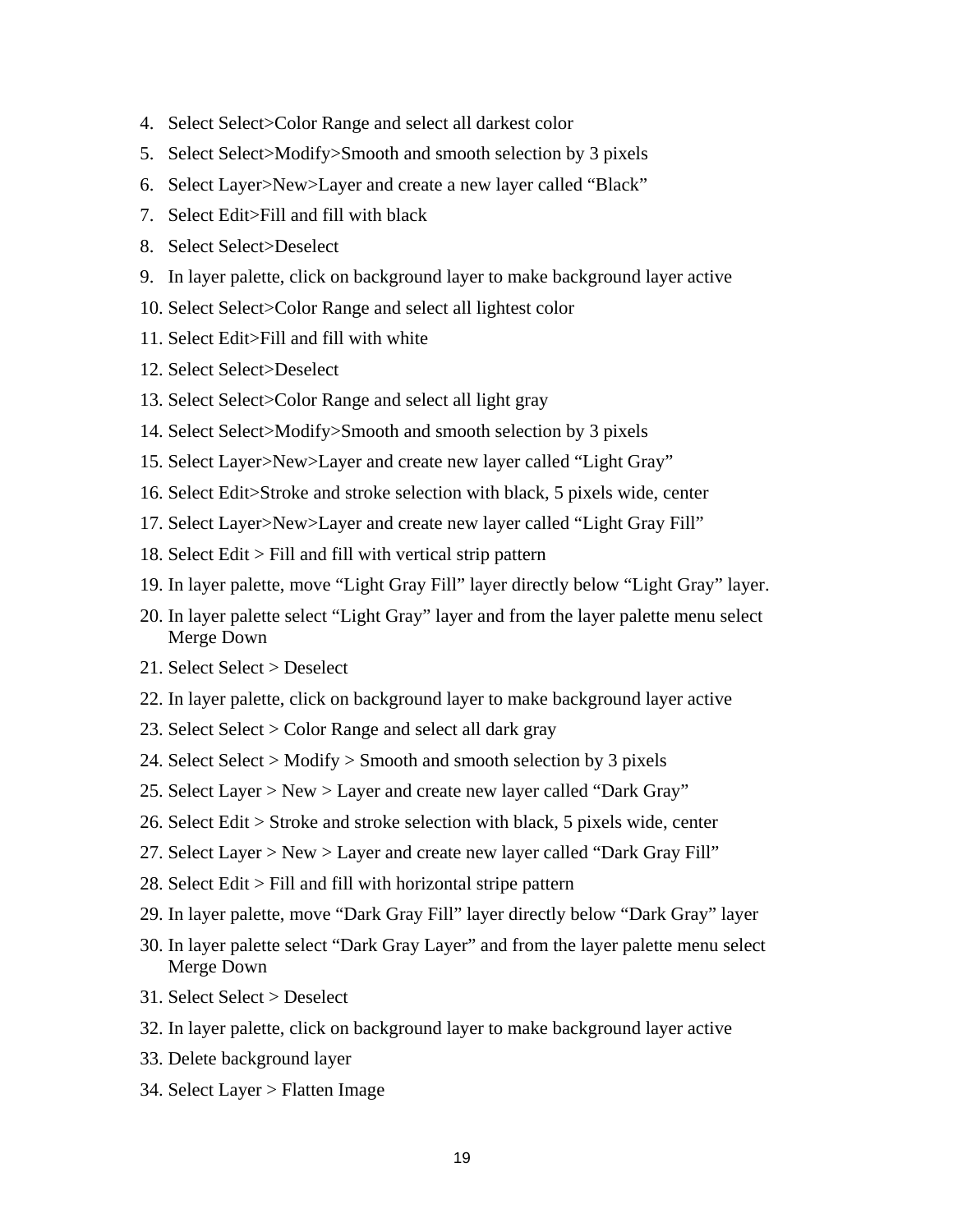- 35. Select black as the background color
- 36. Select Image > Canvas Size and increase the height and width by 6 pixels
- 37. Convert image to RGB mode
- 38. Convert image to Indexed Color Mode, exact, 2 colors, forced black and white
- 39. Select File > Save for Web and save as GIF, 2 colors, no dither.

#### **To Prepare Color Image:**

- 1. Select File > Open
- 2. Select Image > Image Size and convert to 150 dpi resolution (with resampling)
- 3. Select Image > Image Size and convert to 72 dpi (without resampling). If necessary, decrease height or width to within 7.5" x 10" to fit on 8.5 x 11 page
- 4. If needed, select Image > Adjust > Curves and adjust curves to increase contrast
- 5. Select Image > Mode > Indexed Color, 4 colors, adaptive, no forced black and white, no diffusion, no transparency
- 6. Select Image  $>$  Mode  $>$  RGB
- 7. Select Select > Color Range and select the darkest color
- 8. Select Edit  $>$  Fill and fill with black
- 9. Select Select > Deselect
- 10. Select Select > Color Range and select the lightest color
- 11. Select Edit > Fill and fill with white
- 12. Select Select > Deselect
- 13. Select Image > Mode > Grayscale
- 14. Select Select > Color Range and select black
- 15. Select Select > Modify > Smooth and smooth selection by 3 pixels
- 16. Select Layer > New > Layer and create a new layer called "Black"
- 17. Select Edit > Fill and fill with black
- 18. Select Select > Deselect
- 19. In layer palette, click on background layer to make background layer active
- 20. Select Select > Color Range and select light gray
- 21. Select Select > Modify > Smooth and smooth selection by 3 pixels
- 22. Select Layer > New > Layer and create new layer called "Light Gray"
- 23. Select Edit > Stroke and stroke selection with black, 5 pixels wide, center
- 24. Select Layer > New > Layer and create new layer called "Light Gray Fill"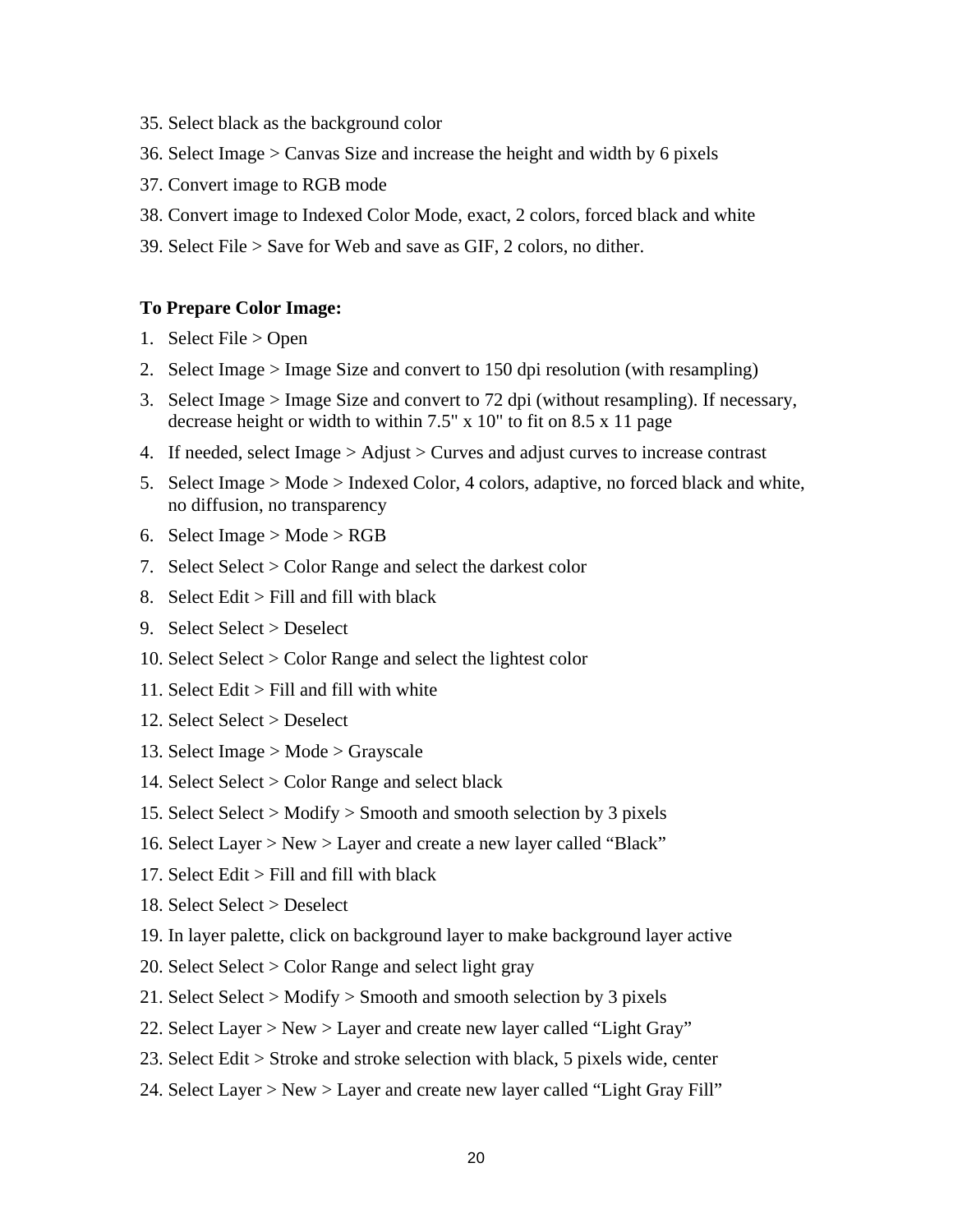- <span id="page-20-0"></span>25. Select Edit > Fill and fill with vertical strip pattern
- 26. In layer palette, move "Light Gray Fill" layer directly below "Light Gray" layer
- 27. In layer palette select "Light Gray" layer and from the layer palette menu select Merge Down
- 28. Select Select > Deselect
- 29. In layer palette, click on background layer to make background layer active
- 30. Select Select > Color Range and select all dark gray
- 31. Select Select > Modify > Smooth and smooth selection by 3 pixels
- 32. Select Layer > New > Layer and create new layer called "Dark Gray"
- 33. Select Edit > Stroke and stroke selection with black, 5 pixels wide, center
- 34. Select Layer > New > Layer and create new layer called "Dark Gray Fill"
- 35. Select Edit > Fill and fill with horizontal strip pattern
- 36. In layer palette, move "Dark Gray Fill" layer directly below "Dark Gray" layer
- 37. In layer palette select "Dark Gray" layer and from the layer palette menu select Merge Down
- 38. Select Select > Deselect
- 39. In layer palette, click on background layer to make background layer active
- 40. Delete background layer
- 41. Select Layer > Flatten Image
- 42. Select black as the background color
- 43. Select Image > Canvas Size and increase the height and width by 6 pixels
- 44. Convert image to RGB mode
- 45. Convert image to Indexed Color Mode, local (adaptive), 2 colors, forced black and white
- 46. Select File > Save for Web and save as GIF, 2 colors, no dither

## **Using TGD Pro**

You can open files that have been saved as GIF, BMP, JPEG, or WMF. Most drawing programs will save in one or more of these formats. Once you have opened the document through TGD Pro, you can save it as a SIG file, which is a format recognized by Duxbury.

Scientific Notebook can save the graphs that it creates as BMP files, so by using TGD Pro, you can take those files into Duxbury and emboss them in the context of your document.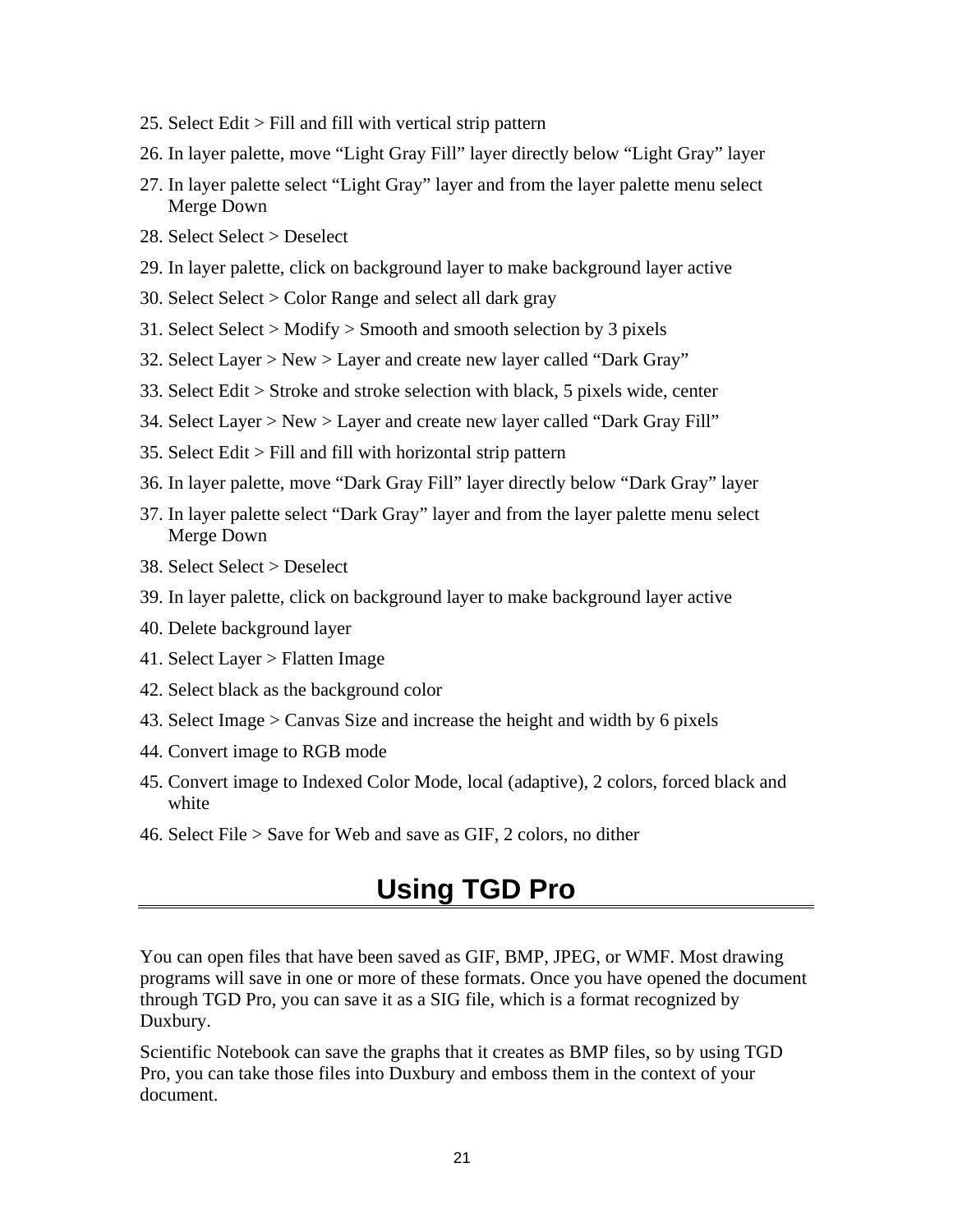To create a graph in Scientific Notebook, enter the equation and then select the graphing button on the toolbar.



Once you have created the graph, you need to highlight it to select it.

Once the graphic has been selected, you choose "Copy as Picture" from the Edit menu.

|                                    | N Scientific Notebook - [Untitled1]        |                            |                                                                                                                                                                                      | $\blacksquare$ $\blacksquare$ $\times$ |
|------------------------------------|--------------------------------------------|----------------------------|--------------------------------------------------------------------------------------------------------------------------------------------------------------------------------------|----------------------------------------|
| $N$ Eile                           | Edit Insert View Go Tag Tools              |                            | Compute Window Help                                                                                                                                                                  | <u>니리지</u>                             |
| D E                                | Undo Deletion<br>Properties                | Ctrl+Z<br>Ctrl+F5          | 圍<br>100%<br>$\mathbf{K}$<br>$\blacksquare$<br><b>P</b>                                                                                                                              |                                        |
| 8 년<br>$\mathfrak{m}$ and<br>$x^2$ | Cut<br>Copy<br>Paste<br>Paste Special      | Ctrl+X<br>Ctrl+C<br>Ctrl+V | $+ + $<br>$\left  \mathscr{F}_x \right  \mathscr{F} =$<br>$\frac{X+X}{=2X}$<br>电阻<br>$\bullet$<br>$ C  \cap  C $<br>$\leq$<br>$\geq$<br>$\pm$ 1<br>$\times$<br>$\pm$<br>$\circ$<br>٠ | $\overline{\phantom{0}}$               |
|                                    | Delete<br>Select All                       | Del                        | $25 -$                                                                                                                                                                               |                                        |
|                                    | Copy as Picture<br>Copy as Internal Format |                            | $20 -$<br>15 <sup>2</sup>                                                                                                                                                            |                                        |
|                                    | Eind<br>Replace                            |                            | 10:                                                                                                                                                                                  |                                        |
|                                    |                                            |                            | 55<br>ō<br>$-2$<br>2x                                                                                                                                                                | 1                                      |

Then you choose "Export as Picture" from the File menu and save the graph as a BMP file.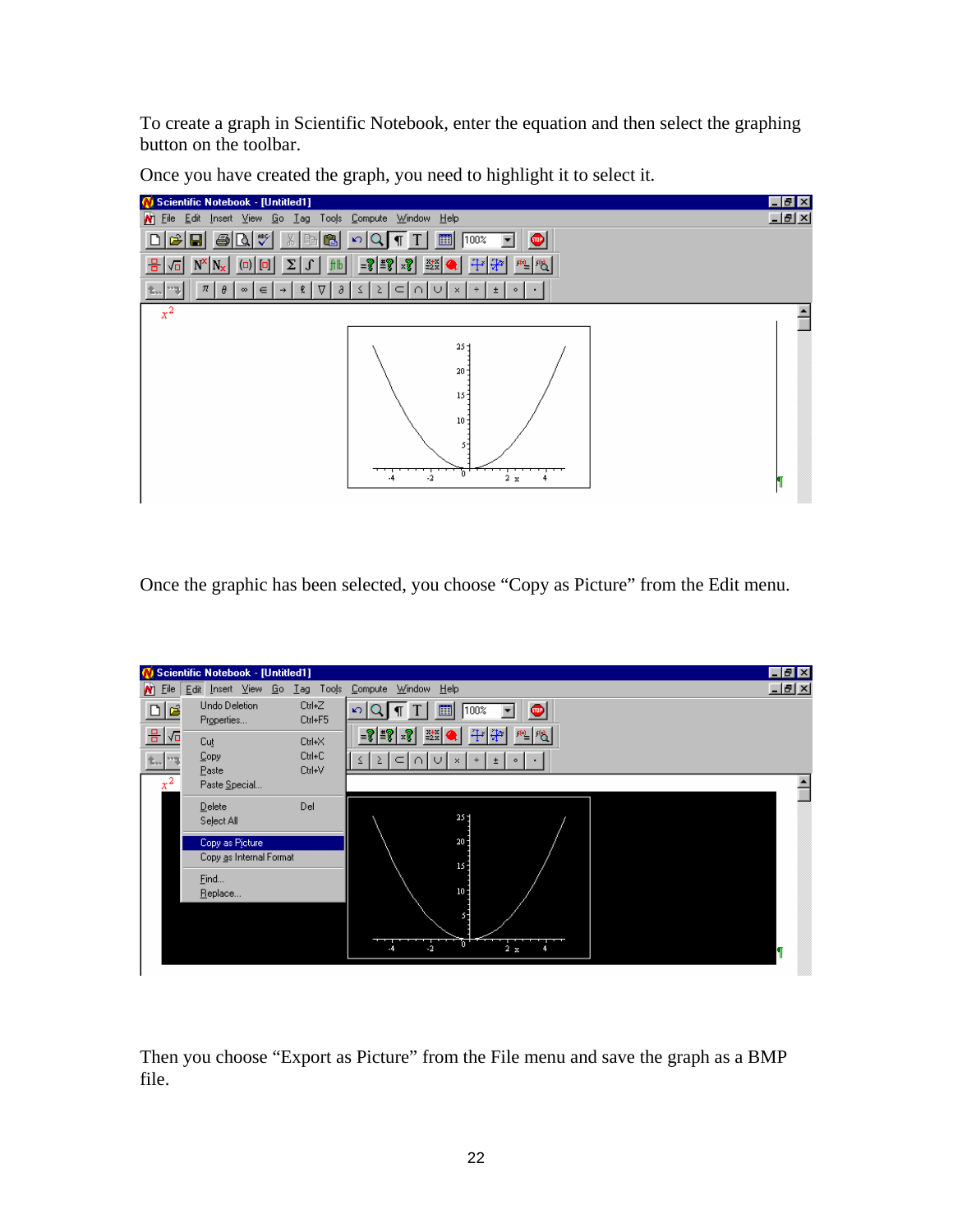

Now you can bring the graph into TGD Pro. Open the Trace Me portion of TGD Pro. Once you are in Trace Me you will follow these steps:

- 1. Choose Editing Tools > Prepare for EmbossingFile
- 2. File> Open (or CTRL-O) and browse to your graph
- 3. When you bring in the graph, do not fill the entire page. Your cursor will look like crosshairs. Click on the mouse button, and don't let up until you are ready to drop the graphic. You cannot move it after you've dropped it.
- 4. Editing  $Tools >$  Edit for Embossing then go to Menu and choose Go to QikTac. You can do more editing in QikTac.
- 5. Click on Load or Save.
- 6. Say No to Load and Yes to Save.
- 7. Your file will be saved as an SIG file and is ready to go into Duxbury.

In Duxbury, you will open your document (or create a document.) To add the graph to the  $document, you will choose Layout > Pictures > Add and then browse to your SIG$ document.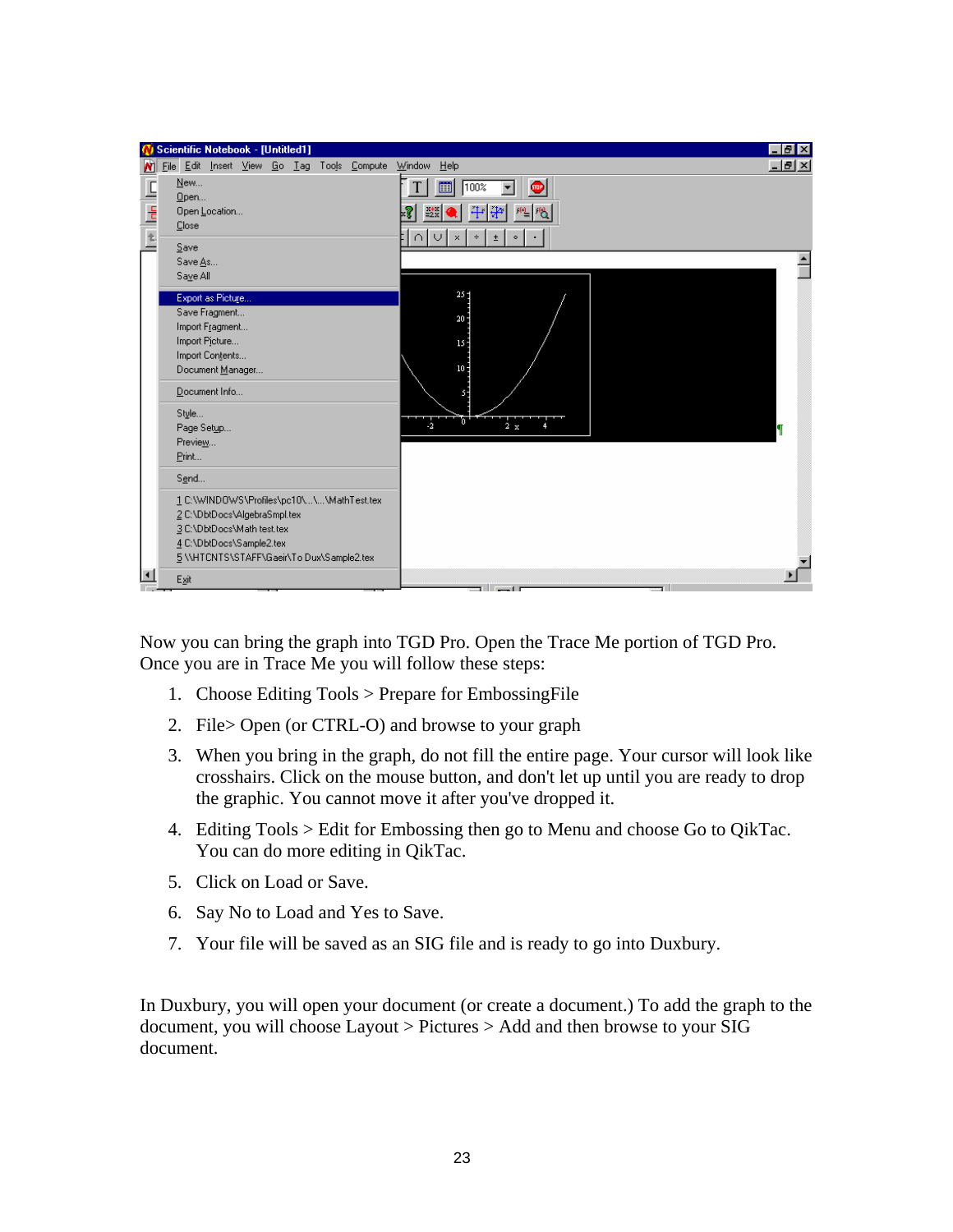| The Duxbury Braille Translator - [Untitled Print Document 2]                                                                                                                  |                                                                                                                      |                          | $ F$ $x$                               |
|-------------------------------------------------------------------------------------------------------------------------------------------------------------------------------|----------------------------------------------------------------------------------------------------------------------|--------------------------|----------------------------------------|
| Edit View Layout Document Global Help<br>e <sup>n</sup> File                                                                                                                  |                                                                                                                      |                          | 그리지                                    |
| F <sub>8</sub><br>Apply Style<br>Style Level +<br>Alt-Right<br>Alt-Left<br>Style Level -                                                                                      |                                                                                                                      |                          |                                        |
| Join Styles<br>Join Lines                                                                                                                                                     |                                                                                                                      |                          |                                        |
| <b>Translation Codes</b><br>Character Codes<br>Line Codes<br>Left Margin<br>Right Margin<br>Runover Offset<br>Math Codes<br>Page Codes<br>Set Page Number<br>Header<br>Footer |                                                                                                                      |                          |                                        |
| Picture<br>Ы                                                                                                                                                                  | Add                                                                                                                  |                          |                                        |
| Code List<br>F <sub>5</sub>                                                                                                                                                   | Align Left<br>Align Center<br>Align Bight<br>2.5 mm dot resolution<br>2.0 mm dot resolution<br>1.6 mm dot resolution |                          |                                        |
| <b>Current Style: None</b>                                                                                                                                                    |                                                                                                                      | $\sqrt{\mathsf{Page}:1}$ | $\sqrt{\text{Line}:1}$<br>$ $ Column:1 |
|                                                                                                                                                                               |                                                                                                                      |                          |                                        |
| $C$ or $R$<br>◆多下◆塩│<br><b>R</b> Start    3                                                                                                                                   |                                                                                                                      |                          | <b>意图吗?%S 414</b> 12:17 AM             |

## **TGD Pro Tip**

When you are in QikTac, the only way to change tools is to right click inside the work area. Note that the tools do not always work in an intuitive way. You cannot always click and drag. Frequently you have to click multiple times, and working with any of the tools takes some practice.